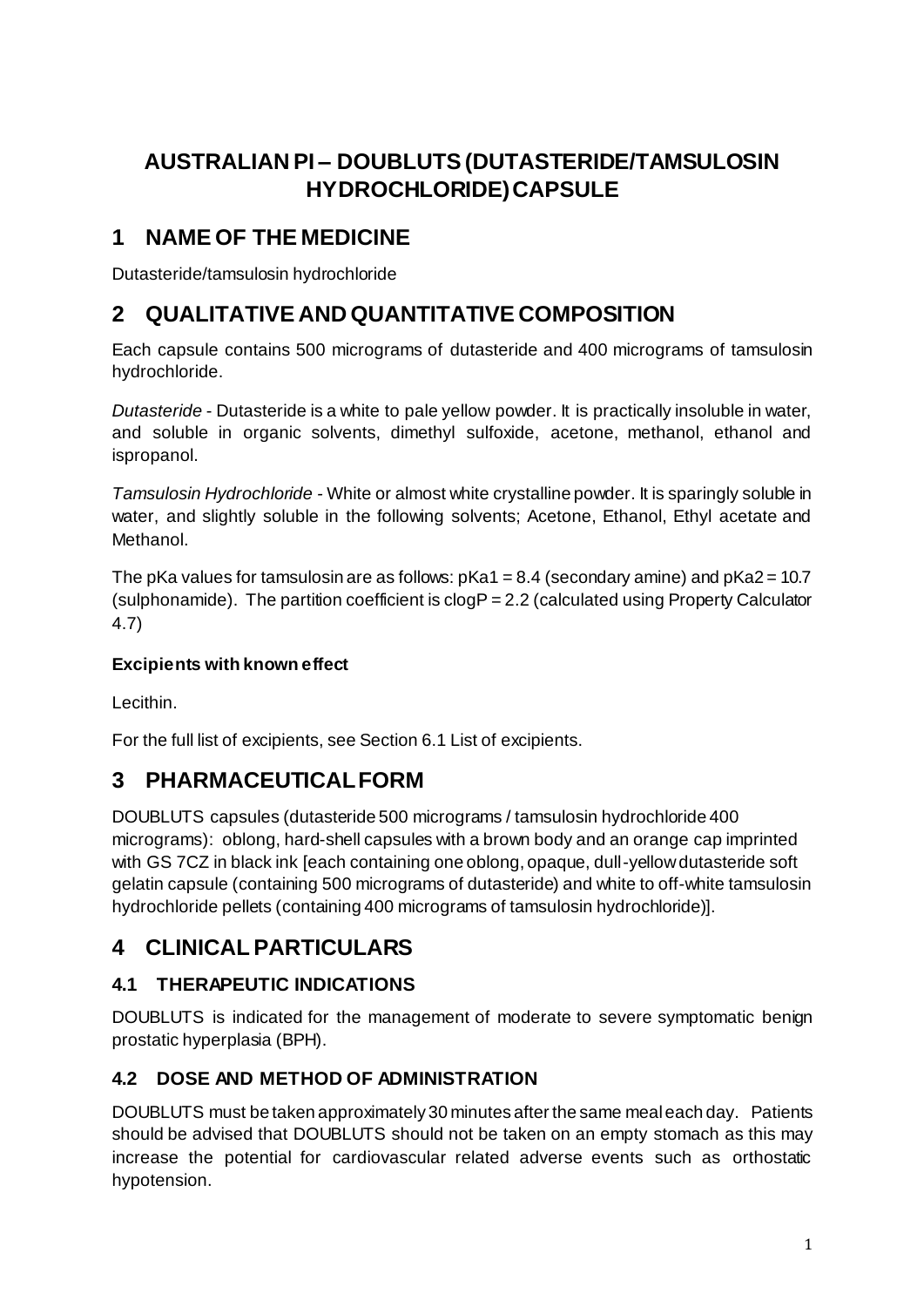For advice on switching from tamsulosin monotherapy to DOUBLUTS combination therapy, please read the information under Section 5.1 PHARMACODYNAMIC PROPERTIES.

### **Populations**

### **Adult males (including elderly)**

The recommended dose of DOUBLUTS is one capsule (dutasteride 500 micrograms / tamsulosin 400 micrograms) taken orally approximately 30 minutes after the same meal each day (see Section 5.2 PHARMACOKINETIC PROPERTIES – Absorption).

The capsules should be swallowed whole and not chewed or opened. Contact with the contents of the dutasteride capsule contained within the hard-shell capsule may result in irritation of the oropharyngeal mucosa.

#### **Renal impairment**

The effect of renal impairment on DOUBLUTS pharmacokinetics has not been studied. However, no adjustment in dosage is anticipated for patients with renal impairment (see Section 5.2 PHARMACOKINETIC PROPERTIES – Renal impairment).

#### **Hepatic impairment**

The effect of hepatic impairment on DOUBLUTS pharmacokinetics has not been studied (see Section 4.4 SPECIAL WARNINGS AND PRECAUTIONS FOR USE and Section 5.2 PHARMACOKINETIC PROPERTIES – Hepatic impairment). DOUBLUTS is contraindicated in patients with severe hepatic impairment (see Section 4.3 CONTRAINDICATIONS).

### **4.3 CONTRAINDICATIONS**

DOUBLUTS is contraindicated in:

- patients with known hypersensitivity to dutasteride, other  $5\alpha$ -reductase inhibitors, tamsulosin hydrochloride or any component of the preparation.
- women and children (see Section 4.6 FERTILITY, PREGNANCY AND LACTATION).
- patients with a history of orthostatic hypotension
- patients with severe hepatic impairment (child-Pugh scores >9).
- patients with severe renal impairment (creatinine clearance less than 10 mL/min).
- combination with another α1-adrenergic blocker.

### **4.4 SPECIAL WARNINGS AND PRECAUTIONS FOR USE**

DOUBLUTS should be prescribed after careful benefit risk assessment and after consideration of alternative treatment options including monotherapies.

DOUBLUTS must be taken approximately 30 minutes after the same meal each day (see Section 4.2 DOSE AND METHOD OF ADMINISTRATION). Taking DOUBLUTS on an empty stomach may increase the potential for cardiovascular related adverse events such as orthostatic hypotension.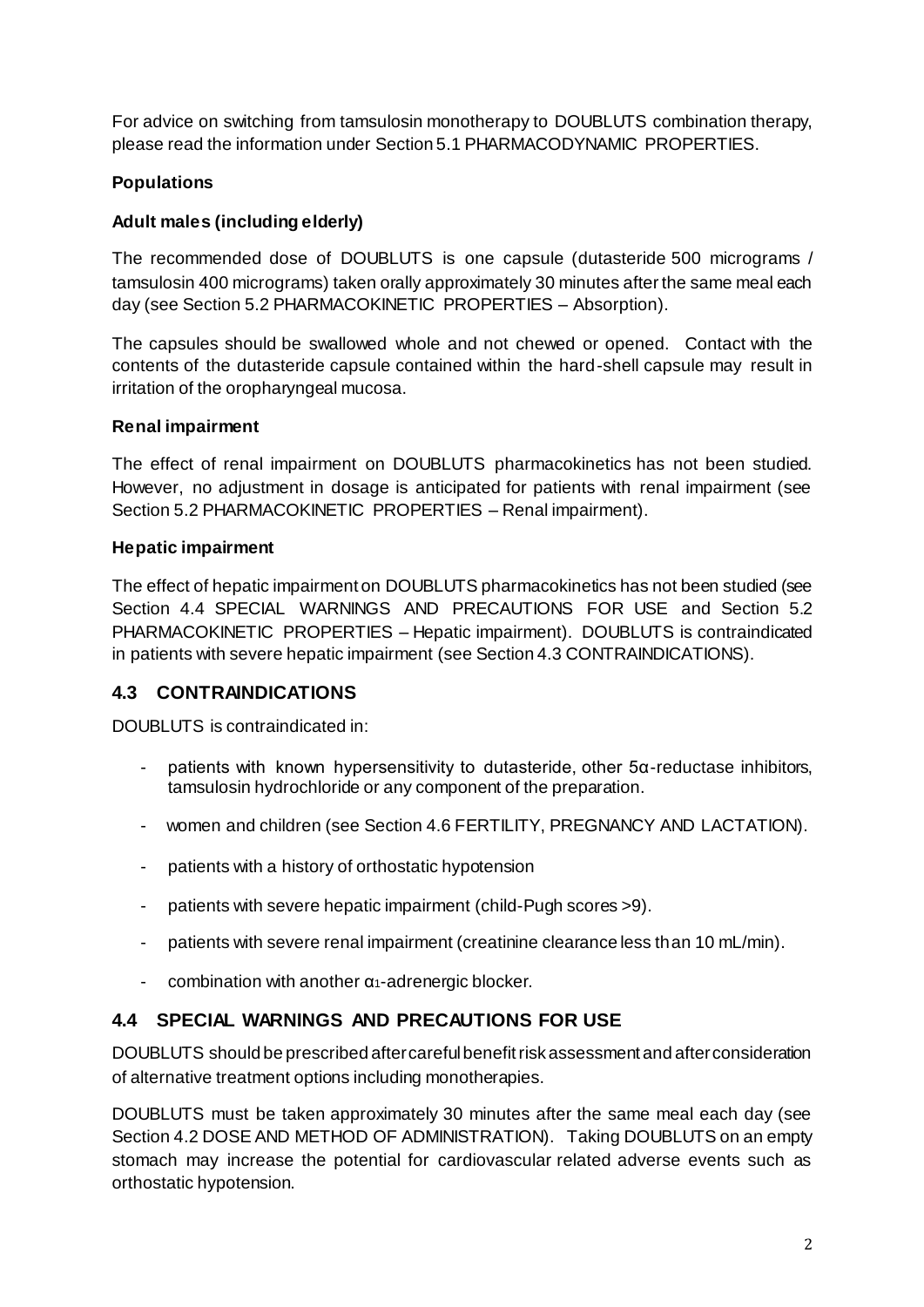### **Prostate cancer**

In a 4-year study of over 8,000 men aged 50 to 75, with a prior negative biopsy for prostate cancer and baseline PSA between 2.5 ng/mL and 10.0 ng/mL (the REDUCE study), 1,517 men were diagnosed with prostate cancer. There was a higher incidence of Gleason 8 to 10 prostate cancers in the dutasteride group (n=29, 0.9%) compared to the placebo group (n=19, 0.6%). There was no increased incidence in Gleason 5-6 or 7-10 prostate cancers. No causal relationship between dutasteride and high grade prostate cancer has been established. The clinical significance of the numerical imbalance is unknown. Men taking dutasteride should be regularly evaluated for prostate cancer risk including PSA testing (see Section 5.2 PHARMACODYNAMIC PROPERTIES – Clinical trials).

In an additional 2-year follow-up study of the original patients from the dutasteride study (REDUCE), a low rate of new prostate cancers were diagnosed (dutasteride [n=14, 1.2%] and placebo [n=7, 0.7%]), with no new identified cases of Gleason 8–10 prostate cancers except in one case from the former dutasteride treatment group where local pathology review reported a Gleason 8 case and central pathology review was not available. Dutasteride treatment was not provided during the follow-up study period but patients from either treatment arm were able to take 5-ARI therapy if prescribed.

### **Effects on prostate specific antigen (PSA) and prostate cancer detection**

Digital rectal examination, as well as other evaluations for prostate cancer, should be performed on patients with BPH prior to initiating therapy with DOUBLUTS and periodically thereafter.

PSA concentration is an important component of the screening process to detect prostate cancer. Dutasteride causes a decrease in mean serum PSA levels by approximately 50% after 6 months of treatment.

Patients receiving DOUBLUTS should have a new PSA baseline established after 6 months of treatment with dutasteride. It is recommended to monitor PSA values regularly thereafter. Any confirmed increase from lowest PSA level while on DOUBLUTS may signal the presence of prostate cancer (particularly high grade cancer) or non-compliance to therapy with DOUBLUTS and should be carefully evaluated, even if those values are still within the normal range for men not taking a 5-ARI (see Section 5.2 PHARMACODYNAMIC PROPERTIES – Clinical trials). In the interpretation of a PSA value for a patient taking dutasteride, previous PSA values should be sought for comparison.

Treatment with DOUBLUTS does not interfere with the use of PSA as a tool to assist in the diagnosis of prostate cancer after a new baseline has been established.

Total serum PSA levels return to baseline within 6 months of discontinuing treatment.

The ratio of free to total PSA remains constant even under the influence of duta steride. If clinicians elect to use percent-free PSA as an aid in the detection of prostate cancer in men undergoing DOUBLUTS therapy, no adjustment to its value is necessary.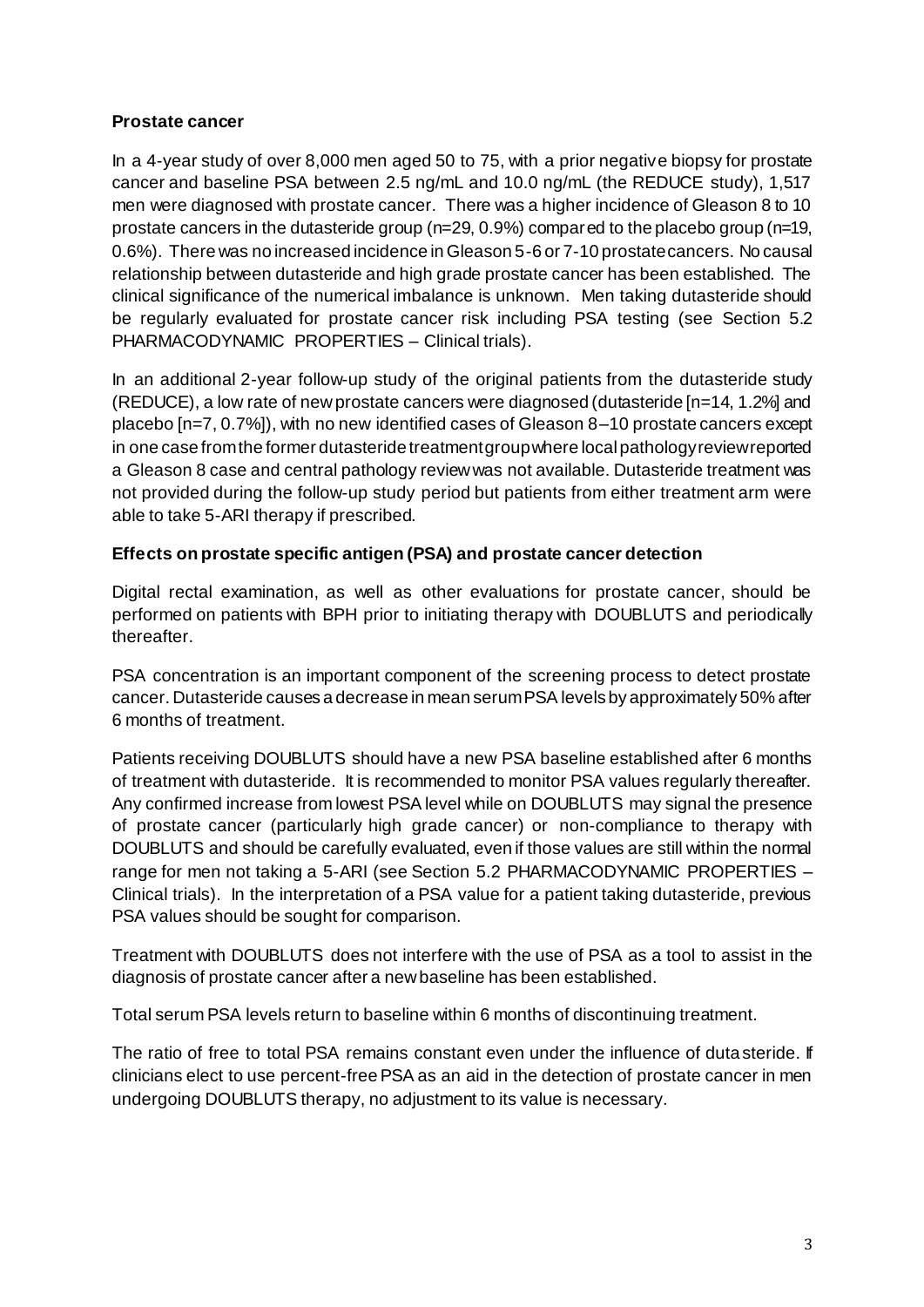### **Cardiovascular adverse events**

In two 4-year clinical studies, the incidence of cardiac failure (a composite term of reported events, primarily cardiac failure and congestive cardiac failure) was higher among subjects taking the combination of dutasteride and an alpha blocker, (primarily tamsulosin, alfuzosin, doxazosin and terazosin) than it was among subjects not taking the combination. In these two trials, the incidence of cardiac failure was ≤1%. The reason for the imbalance of cardiac failure in the two trials is not known. No imbalance was observed in the incidence of cardiovascular adverse events overall in either trial. No causal relationship between dutasteride (alone or in combination with an alpha blocker) and cardiac failure has been established (see Section 5.2 PHARMACODYNAMIC PROPERTIES – Clinical trials).

In a meta-analysis of 12-randomised, placebo- or comparator-controlled clinical studies (n=18,802) that evaluated the risks of developing cardiovascular adverse events from the use of dutasteride (by comparison with controls), no consistent statistically significant increase in the risk of heart failure (RR 1.05; 95% CI 0.71, 1.57), acute myocardial infarction (RR 1.00; 95% CI 0.77, 1.30) or stroke (RR 1.20; 95% CI 0.88, 1.64) were found. The relationship between dutasteride use and the cardiovascular adverse events heart failure, acute myocardial infarction and stroke is unclear.

### **Breast cancer**

There have been reports of male breast cancer reported in men taking dutasteride in clinical trials and during the post-marketing period. However, epidemiological studies showed no statistically significant increase in the risk of developing male breast cancer with the use of 5- ARIs (see Section 5.2 PHARMACODYNAMIC PROPERTIES – Clinical trials). Prescribers should instruct their patients to promptly report any changes in their breast tissue such as lumps or nipple discharge. It is not clear if there is a causal relationship between the occurrence of male breast cancer and long term use of dutasteride.

### **Hypotension**

As with other α1-adrenergic blockers, orthostatic hypotension can occur in patients treated with tamsulosin, which in rare cases can result in syncope.

There have been no studies to investigate the effect of DOUBLUTS on the ability to perform tasks that require judgement, motor or cognitive skills. However, patients should be informed about the possible occurrence of symptoms related to orthostatic hypotension such as dizziness when taking DOUBLUTS.

Patients beginning treatment with DOUBLUTS should be cautioned to sit or lie down at the first signs of orthostatic hypotension (dizziness and vertigo) until the symptoms have resolved and to report such symptoms without delay to their doctor. They should also be cautioned to avoid situations where injury could result should these symptoms occur.

Patients switching from the current Australian tamsulosin product should be advised of the differences between this product and DOUBLUTS (see Section 5.2 PHARMACOKINETIC PROPERTIES) and the potential for orthostatic hypotension (particularly if DOUBLUTS is taken on an empty stomach). Patients should be advised to take DOUBLUTS approximately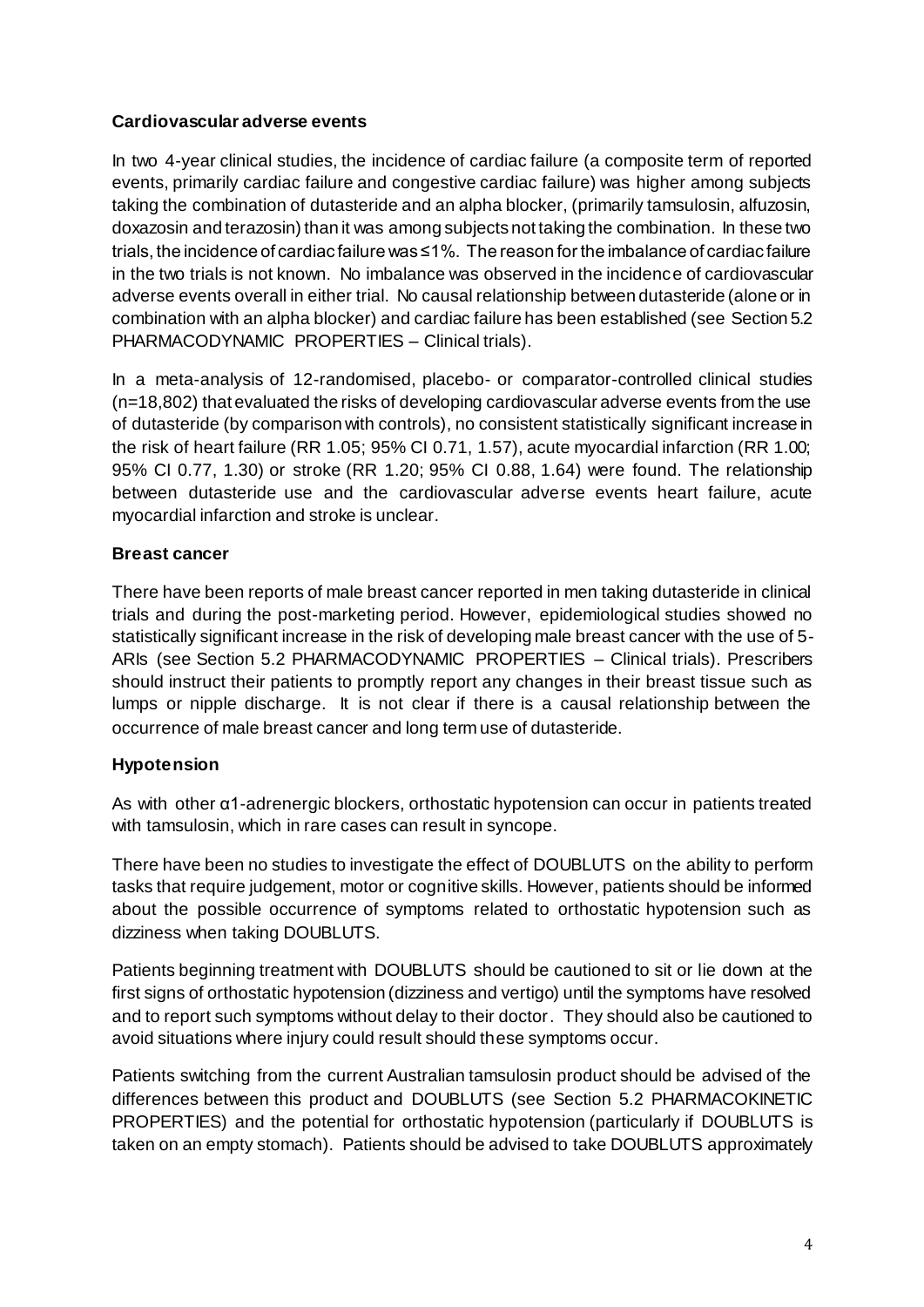30 minutes after the same meal each day and never on an empty stomach, as well as the need to maintain vigilance for signs of dizziness and vertigo.

Caution is advised when alpha adrenergic blocking agents including tamsulosin are co administered with phosphodiesterase type 5 inhibitor (PDE5) inhibitors. Alpha adrenergic blockers and PDE5 inhibitors are both vasodilators that can lower blood pressure. Concomitant use of these two drug classes can potentially cause symptomatic hypotension (see Section 4.5 INTERACTIONS WITH OTHER MEDICINES AND OTHER FORMS OF INTERACTIONS).

### **Blood Donation**

Men being treated with any dutasteride-containing products, including DOUBLUTS, should not donate blood until at least 6 months have passed following their last dose. The purpose of this deferred period is to prevent administration of dutasteride to a pregnant female transfusion recipient.

### **Intraoperative Floppy Iris Syndrome**

Intraoperative Floppy Iris Syndrome (IFIS, a variant of small pupil syndrome) has been observed during cataract surgery in some patients treated with α1-adrenergic blockers, including tamsulosin. This syndrome is characterised by the combination of a flaccid iris that billows as a result of intra-operative irrigation currents, prolapse of the iris toward the phacoemulsification incisions, and progressive intra-operative miosis despite pre-operative dilation with standard mydriatic drugs. IFIS may increase the risk of eye complications during and after operation.

During pre-operative assessment, cataract surgeons and ophthalmic teams should consider whether patients scheduled for cataract surgery are being or have been treated with DOUBLUTS in order to ensure that appropriate measures will be in place to manage IFIS if it occurs during surgery.

Discontinuing tamsulosin  $1 - 2$  weeks prior to cataract surgery is anecdotally considered helpful, but the benefit and duration of stopping of therapy prior to cataract surgery has not yet been established.

### **Leaking capsules**

Dutasteride is absorbed through the skin, therefore women and children must avoid contact with leaking capsules. If contact is made with leaking capsules the contact area should be washed immediately with soap and water (see Section 4.6 FERTILITY, PREGNANCY AND LACATION – Use in pregnancy and Use in lactation).

### **Inhibitors of CYP3A4 and CYP2D6**

Concomitant administration of tamsulosin hydrochloride with strong inhibitors of CYP3A4 (e.g. ketoconazole), or to a lesser extent, with strong inhibitors of CYP2D6 (e.g. paroxetine) can increase tamsulosin exposure (see Section 4.5 INTERACTIONS WITH OTHER MEDICINES AND OTHER FORMS OF INTERACTIONS). Tamsulosin hydrochloride is therefore not recommended in patients taking a strong CYP3A4 inhibitor and should be used with caution in patients taking a moderate CYP3A4 inhibitor (e.g. erythromycin), a strong or moderate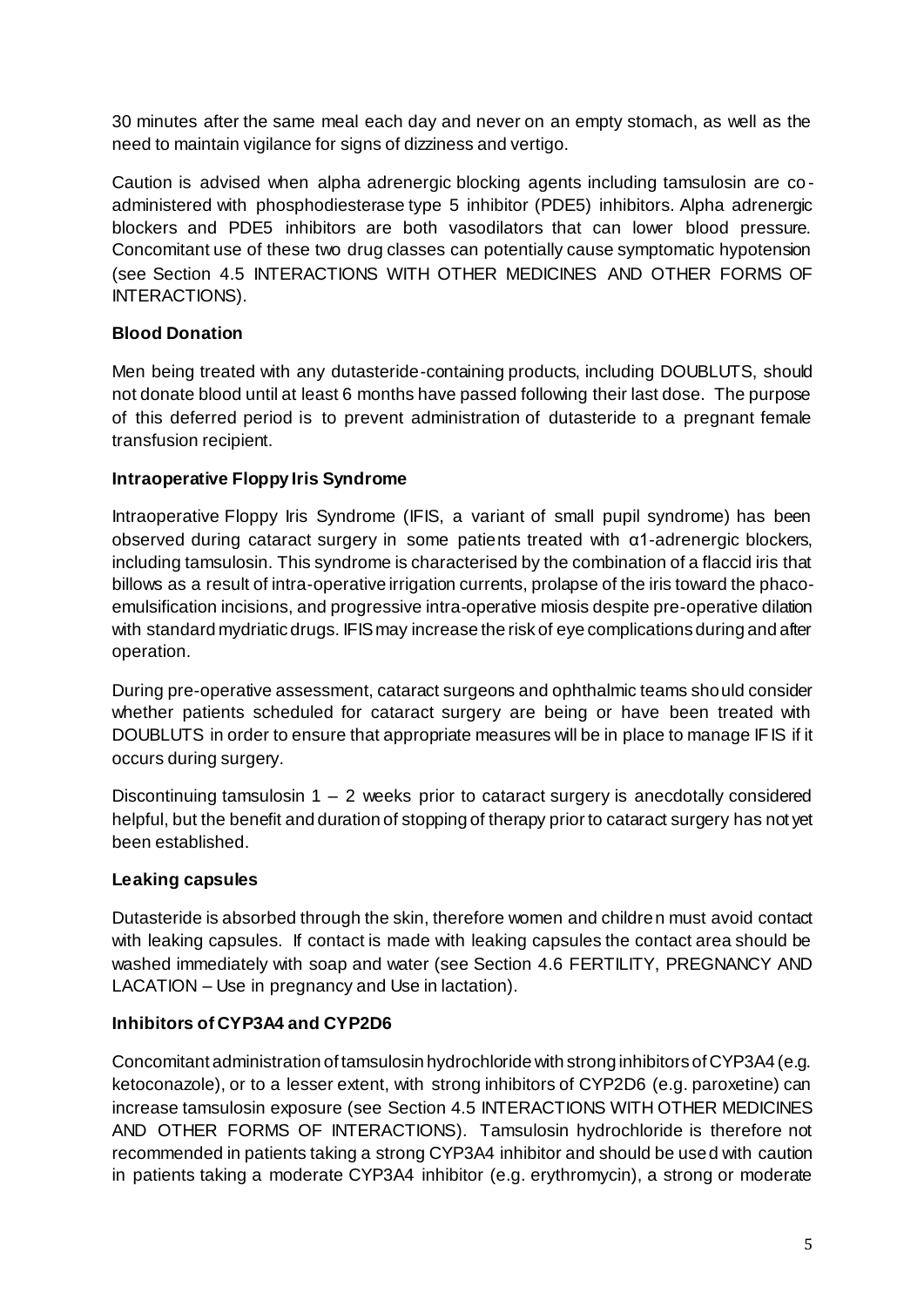CYP2D6 inhibitor, a combination of both CYP3A4 and CYP2D6 inhibitors, or in patients known to be poor metabolisers of CYP2D6 (see Section 4.5 INTERACTIONS WITH OTHER MEDICINES AND OTHER FORMS OF INTERACTIONS).

### **Sulfur allergy**

A causal relationship between tamsulosin and sulfur allergy has not been established, however there is a theoretical risk of an allergic reaction when tamsulosin is taken by patients with a history of sulfur allergy. If a patient reports a serious or life threatening sulphur allergy, caution is warranted when administering DOUBLUTS.

### **Use in hepatic impairment**

The effect of hepatic impairment on dutasteride pharmacokinetics has not been studied. Because dutasteride is extensively metabolised and has a half-life of 3 to 5 weeks, caution should be used in the administration of dutasteride to patients with liver disease (see Section 4.2 DOSE AND METHOD OF ADMINISTRATION and Section 5.2 PHARMACOKINETIC PROPERTIES).

DOUBLUTS is contraindicated in patients with severe hepatic impairment.

### **Use in renal impairment**

Severe renal impairment, with creatinine clearance of less than 10 mL/min, is a CONTRAINDICATION, as these patients have not been studied.

### **Use in the elderly**

See Section 4.4 SPECIAL WARNINGS AND PRECAUTIONS FOR USE

### **Paediatric use**

The use of dutasteride/tamulosin hydrochloride is contraindicated in children. Dutasteride/ tamulosin hydrochloride has not been studied in children.

### **Effects on laboratory tests**

No data available

### **4.5 INTERACTIONS WITH OTHER MEDICINES AND OTHER FORMS OF INTERACTIONS**

There have been no drug interaction studies for DOUBLUTS. The following statements reflect the information available on the individual components.

### Interactions of dutasteride and tamsulosin with cytochrome P450 Inhibitors

*Dutasteride: In vitro* drug metabolism studies show that dutasteride is metabolised by human cytochrome P450 isoenzyme CYP3A4. Therefore blood concentrations of dutasteride may increase in the presence of inhibitors of CYP3A4.

Long-term combination of dutasteride with drugs that are potent inhibitors of the enzyme CYP3A4 (e.g.ritonavir, indinavir, nefazodone, itraconazole, ketoconazole administered orally) may increase serum concentrations of dutasteride. Further inhibition of 5α-reductase at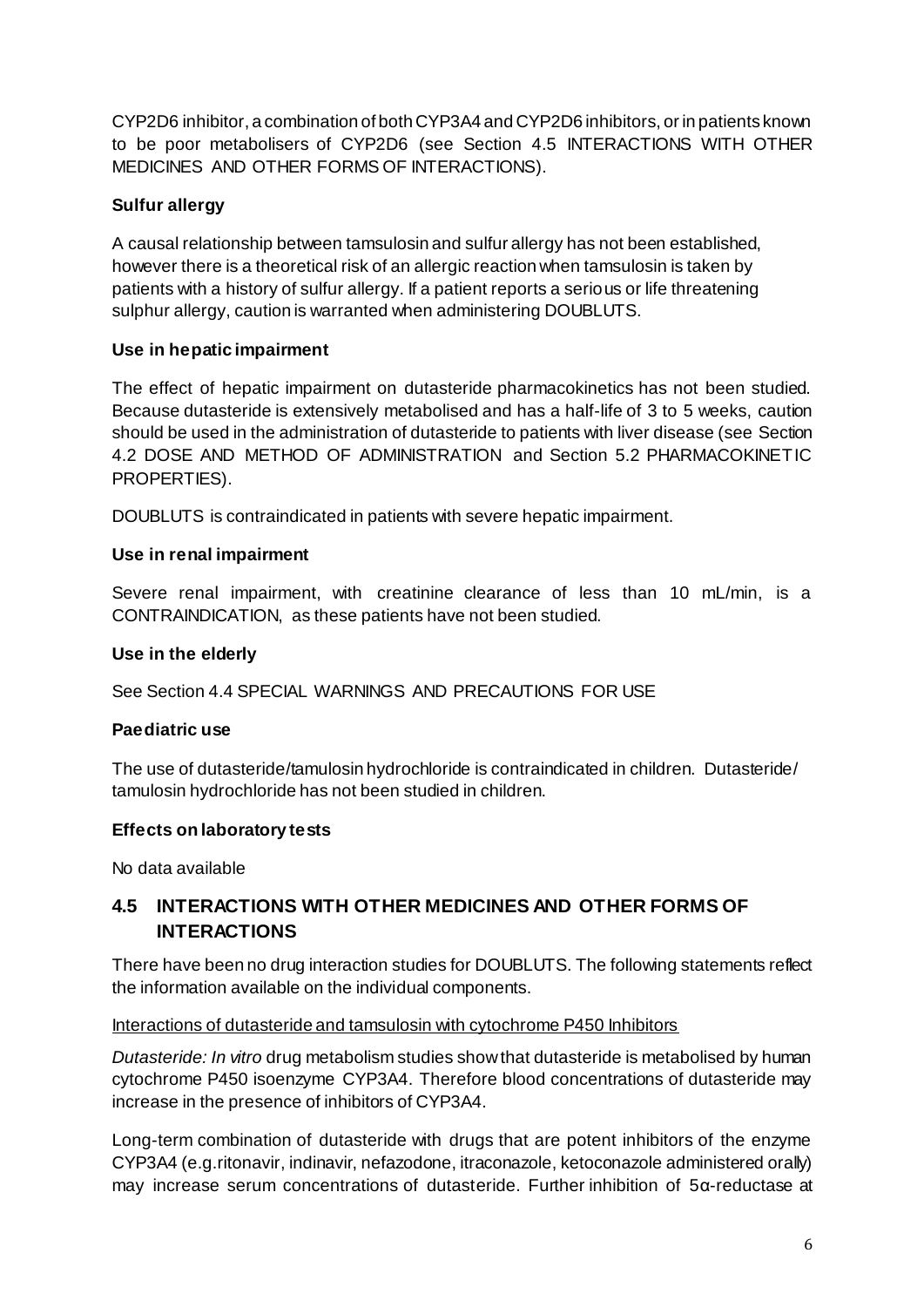increased dutasteride exposure, is not likely. However, a reduction of the dutasteride dosing frequency can be considered if side effects are noted. It should be noted that in the case of enzyme inhibition, the long half-life may be further prolonged and it can take more than 6 months of concurrent therapy before a new steady state is reached.

Phase II data showed a decrease in clearance of dutasteride when co-administered with the CYP3A4 inhibitors verapamil (37%) and diltiazem (44%). In contrast no decrease in clearance was seen when amlodipine, another calcium channel antagonist, was co-administered with dutasteride. A decrease in clearance and subsequent increase in exposure to dutasteride, in the presence of CYP3A4 inhibitors, is unlikely to be clinically significant due to the wide margin of safety (up to 10-times the recommended dose has been given to patients for up to six months), therefore no dose adjustment is necessary.

*In vitro*, dutasteride is not metabolised by human cytochrome P450 isoenzymes CYP1A2, CY2A6, CYP2E1, CYP2C8, CYP2C9, CYP2C19, CYP2B6 and CYP2D6.

Dutasteride neither inhibits human cytochrome P450 drug-metabolising enzymes *in vitro* nor induces cytochrome P450 isoenzymes CYP1A, CYP2B, and CYP3A in rats and dogs *in vivo*.

*Tamsulosin: Strong and Moderate Inhibitor of CYP3A4 or CYP2D6:* Tamsulosin is extensively metabolised, mainly by CYP3A4 or CYP2D6.

Concomitant treatment of tamsulosin hydrochloride and ketoconazole (a strong inhibitor of  $CYP3A4$ ) resulted in an increase in the  $C<sub>max</sub>$  and AUC of tamsulosin hydrochloride. The effects of concomitant administration of a moderate CYP3A4 inhibitor (e.g., erythromycin) on the pharmacokinetics of tamsulosin have not been evaluated. Concomitant treatment with paroxetine (a strong inhibitor of CYP2D6) has also resulted in an increase of the Cmax and AUC of tamsulosin. A similar increase in exposure is expected in CYP2D6 poor metabolisers as compared to extensive metabolisers when co-administered with a strong CYP3A4 inhibitor. The effects of concomitant administration of a moderate CYP2D6 inhibitor (e.g. terbinafine) on the pharmacokinetics of tamsulosin have not been evaluated. The effects of concomitant administration of both a CYP3A4 and a CYP2D6 inhibitor with tamsulosin have not been evaluated. However, there is a potential for significant increase in tamsulosin exposure when tamsulosin 0.4 mg is coadministered with a combination of both CYP3A4 and CYP2D6 inhibitors. Tamsulosin hydrochloride is not recommended in patients taking a strong CYP3A4 inhibitor and should be used with caution in patients taking a moderate CYP3A4 inhibitor (e.g. erythromycin), a strong or moderate CYP2D6 inhibitor, a combination of both CYP3A4 and CYP2D6 inhibitors, or in patients known to be poor metabolisers of CYP2D6.

#### Interactions of dutasteride and tamsulosin with particular drugs or classes of drugs

### *Cimetidine*

Concomitant administration of tamsulosin hydrochloride (400 micrograms) and cimetidine (400 mg every 6 hours for 6 days) resulted in a decrease in the clearance (26%) and an increase in the AUC (44%) of tamsulosin hydrochloride. Caution should be used when dutasteride-tamsulosin is used in combination with cimetidine.

### *Alpha-adrenergic Antagonists*

There is a risk of additive hypotensive effects when tamsulosin hydrochloride is coadministered with drugs which can reduce blood pressure, including anaesthetic agents and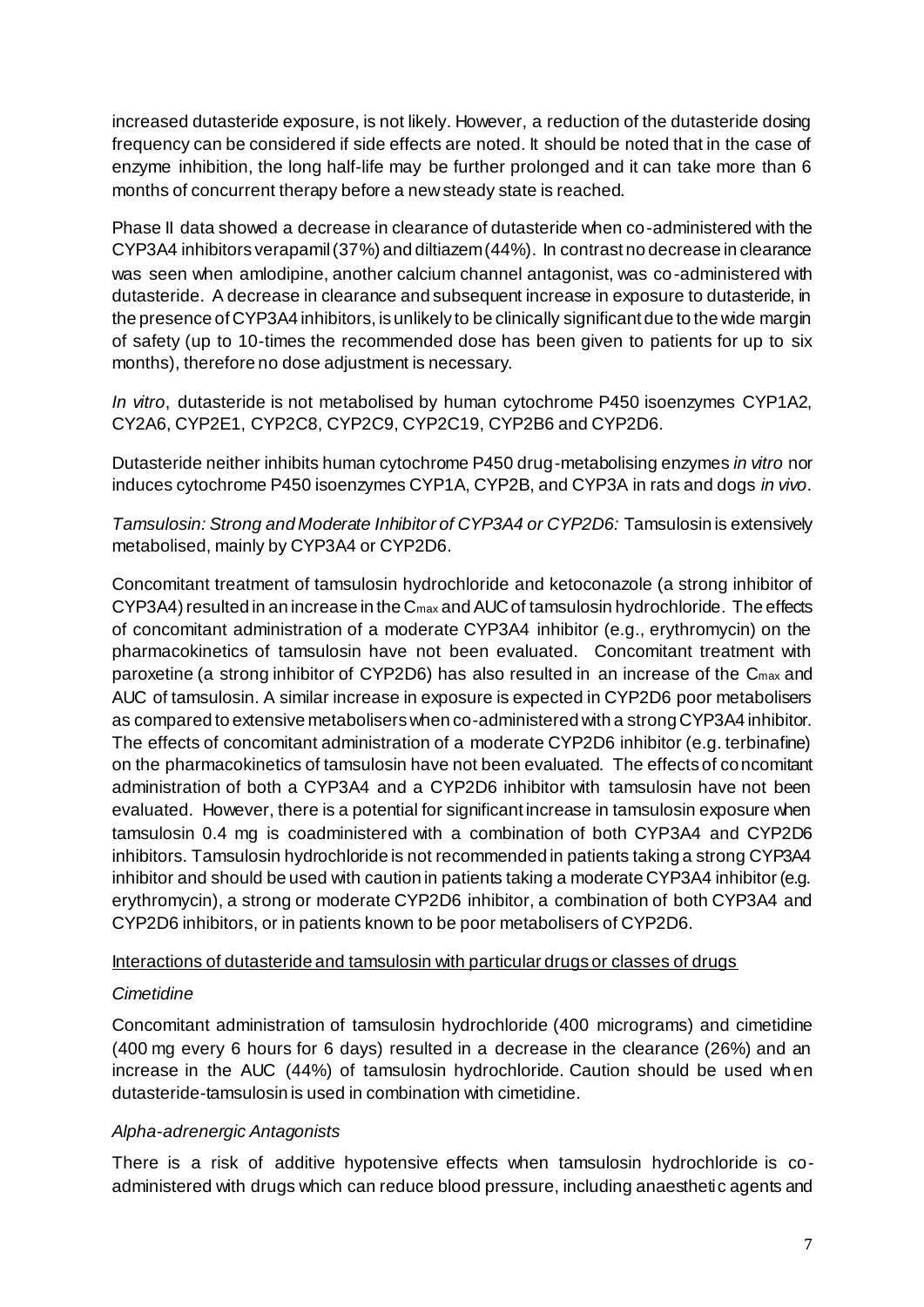other α1-adrenergic blockers. Concurrent administration of DOUBLUTS and other drugs containing α1-adrenergic blockers is therefore contraindicated (see Section 4.3 CONTRAINDICATIONS).

### *PDE5 Inhibitors*

Caution is advised when alpha-adrenergic antagonists, including tamsulosin-containing products such as DOUBLUTS, are coadministered with PDE5 inhibitors. Alpha-adrenergic antagonists and PDE5 inhibitors are both vasodilators that can lower blood pr essure. Concomitant use of these 2 drug classes can potentially cause symptomatic hypotension.

### *Warfarin*

*Dutasteride: In vitro* studies demonstrate that dutasteride does not displace warfarin. No clinically significant interactions have been observed following concomitant administration of dutasteride and tamsulosin.

*Tamsulosin:* A definitive drug-drug interaction study between tamsulosin hydrochloride and warfarin has not been conducted. Results from limited *in vitro* and *in vivo* studies are inconclusive. Caution should be exercised with concomitant administration of warfarin and tamsulosin hydrochloride.

### *Nifedipine, Atenolol, Enalapril*

*Tamsulosin:* In three studies, no interactions were seen when tamsulosin (400 micrograms for seven days followed by 800 micrograms for 7 days) was given concomitantly with atenolol, enalapril or nifedipine for 3 months; therefore no dose adjustments are necessary when these drugs are co-administered with DOUBLUTS.

### *Digoxin and Theophylline*

*Dutasteride:* Dutasteride does not alter the steady-state pharmacokinetics of digoxin.

*Tamsulosin:* Dosage adjustements are not necessary when tamsulosin is administered concomitantly with digoxin.

Concomitant administration of tamsulosin hydrochloride (400 micrograms/day for two days, followed by 800 micrograms/day for five to eight days) and a single i.v. dose of theophylline (5 mg/kg) resulted in no change in the pharmacokinetics of theophylline; therefore no dose adjustment is necessary.

### *Furosemide*

*Tamsulosin:* Concomitant administration of tamsulosin hydrochloride (800 micrograms/day) and a single i.v. dose of furosemide (20 mg) produced an 11% to 12% reduction in the Cmax and AUC of tamsulosin hydrochloride, however these changes are expected to be clinically insignificant and no dose adjustment is necessary.

### *Calcium Channel Blockers*

*Dutasteride:* Coadministration of verapamil or diltiazem decreases dutasteride clearance and leads to increased exposure to dutasteride. However, the change in dutasteride exposure is not considered clinically significant. No dosage adjustment of dutasteride is recommended.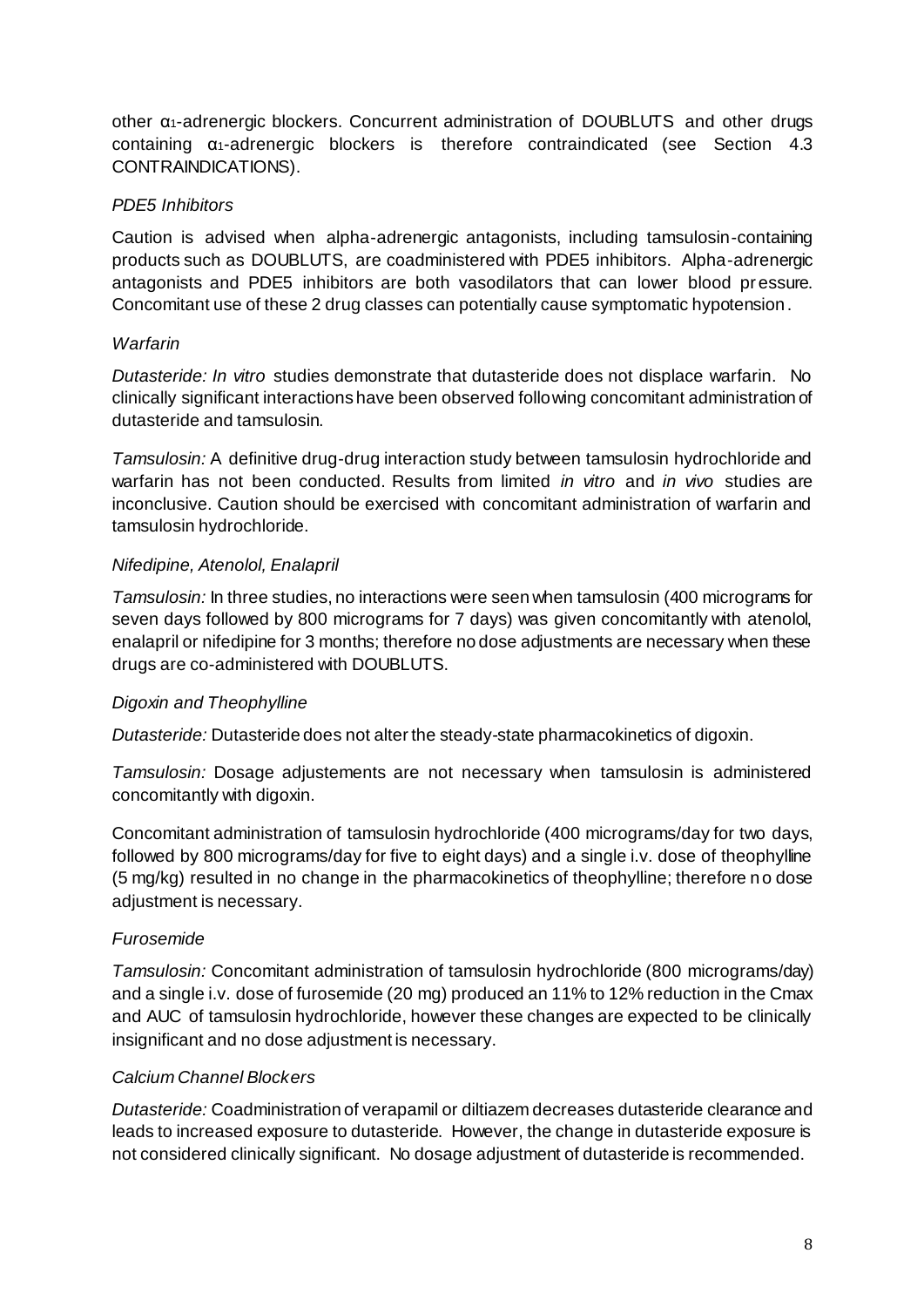### *Cholestyramine*

*Dutasteride:* Administration of a single 500 microgram dose of dutasteride followed 1 hour later by a 12 g dose of cholestyramine does not affect the relative bioavailability of dutasteride.

### *Other products*

*Dutasteride: In vitro* studies demonstrate that dutasteride does not displace acenocoumorol, phenprocoumon, diazepam, or phenytoin from plasma protein, nor do these model compounds displace dutasteride.

Although specific interaction studies were not performed with other compounds, approximately 90% of the subjects in large Phase III studies receiving dutasteride were taking other medications concomitantly. No clinically significant adverse interactions were observed in clinical trials when dutasteride was co-administered with anti-hyperlipidemics, angiotensin-converting enzyme (ACE) inhibitors, beta-adrenergic blocking agents, calcium channel blockers, corticosteroids, diuretics, non-steroidal anti-inflammatory drugs (NSAIDs), phosphodiesterase Type V inhibitors, and quinolone antibiotics.

A drug interaction study with tamsulosin or terazosin administered in combination with dutasteride for two weeks showed no evidence of pharmacokinetic or pharmacodynamic interactions.

Tamsulosin binds extensively to plasma proteins and may displace other protein-bound drugs. Conclusive clinical trials data are not available.

### **4.6 FERTILITY, PREGNANCY AND LACTATION**

#### **Effects on fertility**

There have been no studies to investigate the effect of DOUBLUTS on pregnancy, lactation and fertility. The following statements reflect the information available on the individual components.

#### *Dutasteride*

No animal fertility studies have been conducted with co-administration of dutasteride and tamsulosin.

Treatment of sexually mature male rats with dutasteride at doses up to 500 mg/kg/day (110 fold the expected clinical exposure of parent drug) for up to 31 weeks resulted in dose - and time-dependant decreases in fertility, reduced cauda epididymal (absolute) sperm counts (at 50 and 500 mg/kg/day), reduced weights of the epididymis, prostate and seminal vesicles, and microscopic changes in the male reproductive organs. The fertility effects were reversed by recovery week 6 at all doses and sperm counts were normal at the end of a 14 -week recovery period. The  $5\alpha$ -reductase-related changes consisted of cytoplasmic vacuolation of tubular epithelium in the epididymides and decreased cytoplasmic content of epithelium, consistent with decreased secretory activity in the prostate and seminal vesicles. The microscopic changes were no longer present at recovery week 14 in the low dose group and were partly recovered in the remaining treatment groups. Low levels of dutasteride were detected in the serum of untreated female rats mated to males dosed at 10 mg/kg/day and above for 29 weeks.

The effects of dutasteride 500 micrograms/day on semen characteristics were evaluated in normal volunteers aged 18 to 52 (n=27 dutasteride, n=23 placebo) throughout 52 weeks of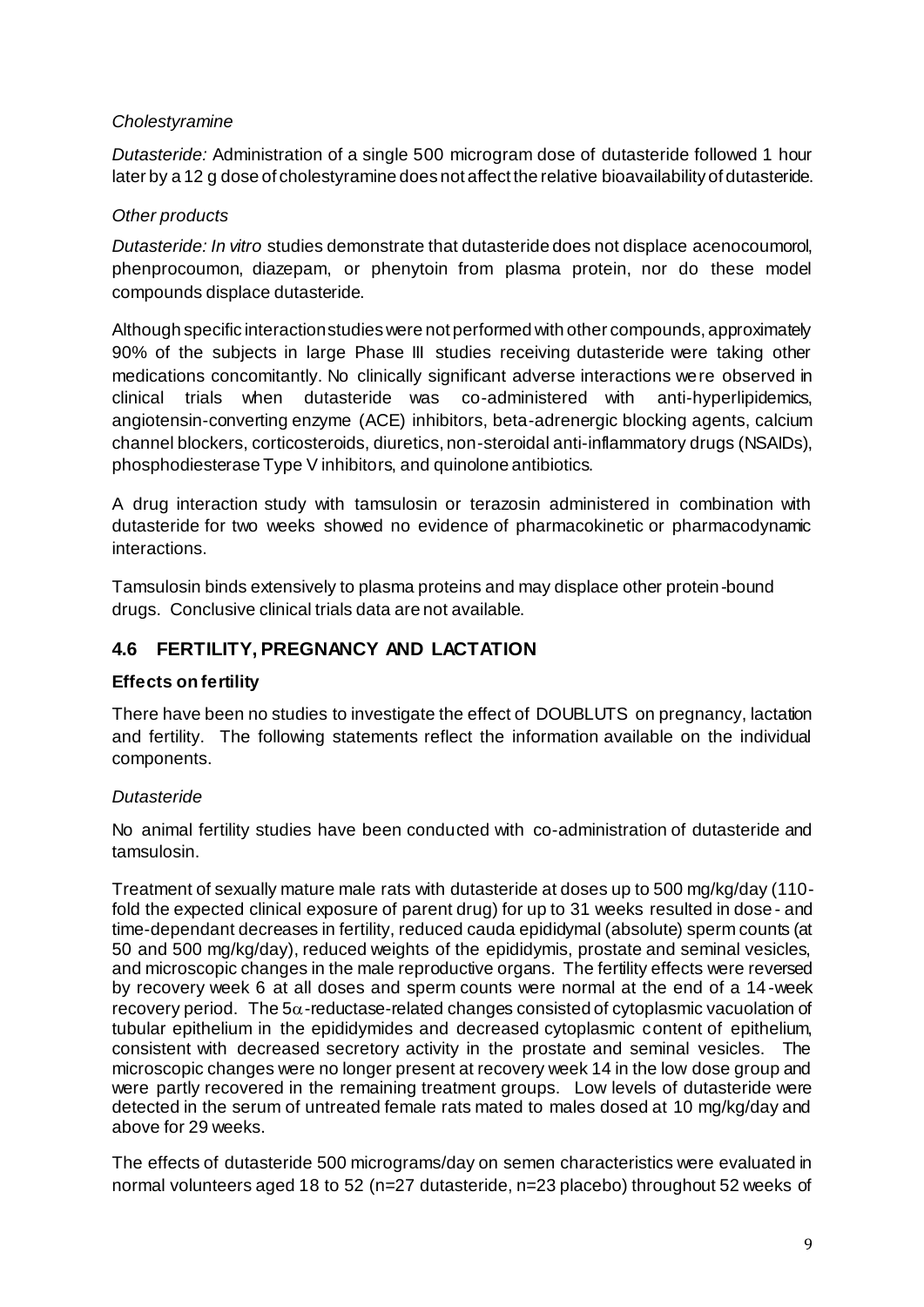treatment and 24 weeks of post treatment follow-up. At 52 weeks, the mean percent reduction from baseline in total sperm count, semen volume, and sperm motility were 23%, 26%, and 18%, respectively, in the dutasteride group when adjusted for changes from baseline in the placebo group. Sperm concentration and sperm morphology were unaffected. After 24 weeks of follow-up, the mean percent change in total sperm count in the dutasteride group remained 23% lower than baseline. While mean values for all semen parameters at all time points remained within the normal ranges and did not meet predefined criteria for a clinically significant change (30%), two subjects in the dutasteride group had decreases in sperm count of greater than 90% from baseline at 52 weeks, with partial recovery at the 24-week followup. The clinical significance of dutasteride's effect on semen characteristics for an individual patient's fertility is not known.

### *Tamsulosin*

High doses of tamsulosin hydrochloride resulted in a reversible reduction in fertility in male rats considered possibly due to changes of semen content of impairment of ejaculation. Effects of tamsulosin hydrochloride on sperm counts or sperm function have not been evaluated.

### **Use in pregnancy**

### **(Pregnancy Category X)**

DOUBLUTS is contraindicated for use in women.

### *Dutasteride*

As with other 5α-reductase inhibitors, dutasteride inhibits the conversion of testosterone to dihydrotestosterone and may, if administered to a woman carrying a male foetus, inhibit the development of the external genitalia of the foetus. Small amounts of dutasteride have been recovered from the semen in subjects receiving dutasteride. Based on studies in animals, it is unlikely that a male foetus will be adversely affected if his mother is exposed to the semen of a patient being treated with dutasteride (the risk of which is greatest during the first 16 weeks of pregnancy). However, as with all 5α-reductase inhibitors, when the patient's partner is or may potentially be pregnant it is recommended that the patient avoids exposure of his partner to semen by use of a condom.

### *Tamsulosin*

Administration of tamsulosin hydrochloride to pregnant female rats and rabbits at higher than the therapeutic dose showed no evidence of foetal harm.

### **Use in lactation**

DOUBLUTS is contraindicated for use in women.

It is not known whether dutasteride or tamsulosin are excreted in breast milk.

### **4.7 EFFECTS ON ABILITY TO DRIVE AND USE MACHINES**

There have been no studies to investigate the effect of DOUBLUTS on the ability to perform tasks that require judgement, motor or cognitive skills. However, patients should be informed about the possible occurrence of symptoms related to orthostatic hypotension such as dizziness when taking DOUBLUTS.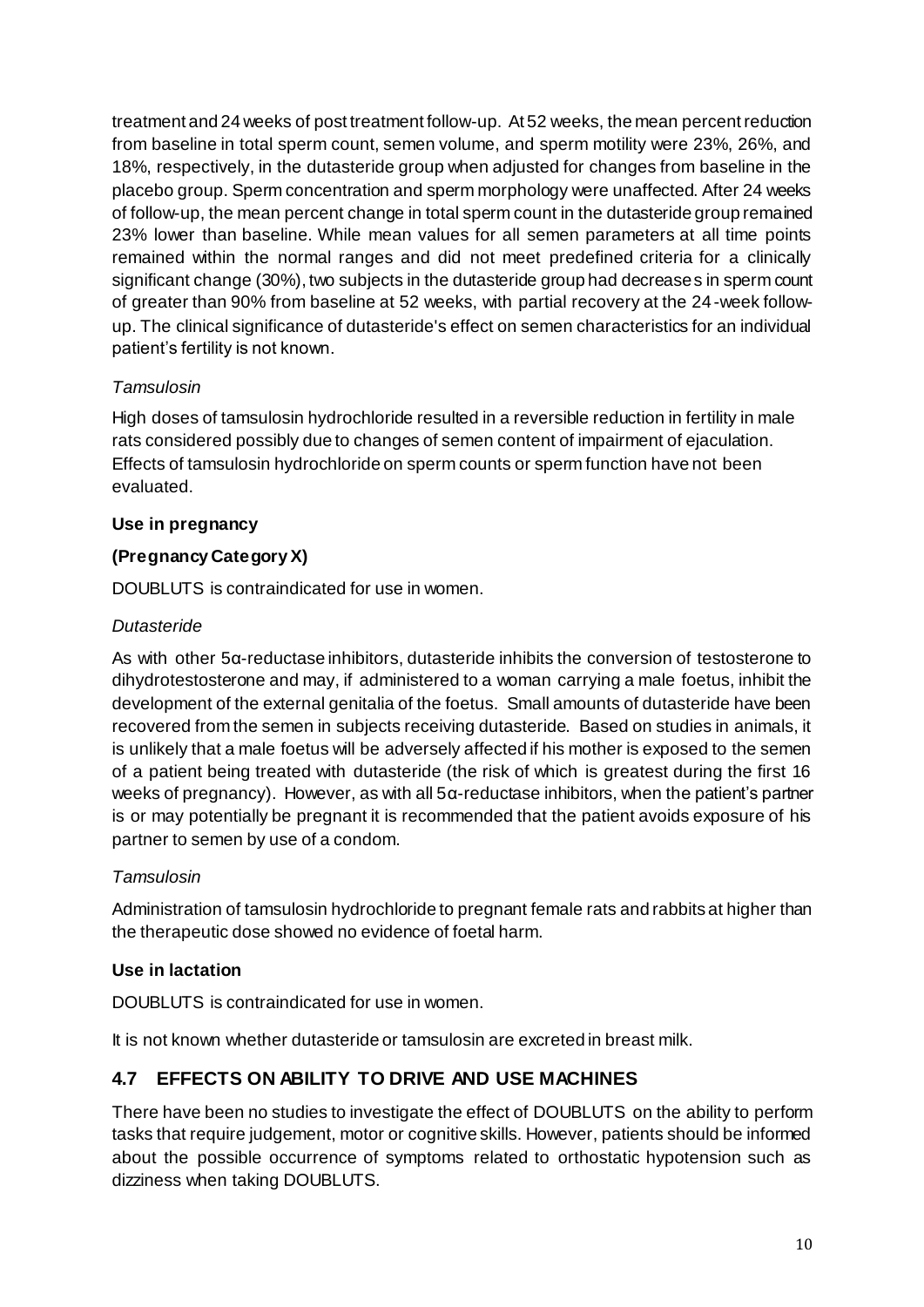### **4.8 ADVERSE EFFECTS (UNDESIRABLE EFFECTS)**

There have been no clinical trials conducted with DOUBLUTS; however, co-administration information for Years 1 and 2 is available from the CombAT (Combination of Avodart and Tamsulosin) study, a comparison of dutasteride 500 micrograms and tamsulosin 400 micrograms once daily for four years as co-administration or as monotherapy.

Information on the adverse event profiles of the individual components (dutasteride and tamsulosin) is also provided.

### Dutasteride and Tamsulosin Co-administration

#### *Clinical Trial Data*

The following investigator-judged drug-related adverse events (with a cumulative incidence of greater than or equal to 1%) have been reported during the CombAT study.

|                                                   | Incidence during treatment period |            |            |            |
|---------------------------------------------------|-----------------------------------|------------|------------|------------|
| Adverse Reaction                                  | Year 1                            | Year 2     | Year 3     | Year 4     |
| Combination <sup>a</sup> (n)                      | $(n=1610)$                        | $(n=1428)$ | $(n=1283)$ | $(n=1200)$ |
| Dutasteride                                       | $(n=1623)$                        | $(n=1464)$ | $(n=1325)$ | $(n=1200)$ |
| Tamsulosin                                        | $(n=1611)$                        | $(n=1468)$ | $(n=1281)$ | $(n=1112)$ |
| Total incidence of drug-related<br>adverse events |                                   |            |            |            |
| Combination <sup>a</sup>                          | 22%                               | 6%         | 4%         | 2%         |
| Dutasteride                                       | 15%                               | 6%         | 3%         | 2%         |
| Tamsulosin                                        | 13%                               | 5%         | 2%         | 2%         |
| Impotence*b                                       |                                   |            |            |            |
| Combination                                       | 6%                                | 2%         | $< 1\%$    | $< 1\%$    |
| Dutasteride                                       | 5%                                | 2%         | $< 1\%$    | $< 1\%$    |
| Tamsulosin                                        | 3%                                | $1\%$      | $< 1\%$    | $1\%$      |
| Altered (decreased) libido* b                     |                                   |            |            |            |
| Combination                                       | 5%                                | $< 1\%$    | $< 1\%$    | $0\%$      |
| Dutasteride                                       | 4%                                | $1\%$      | $< 1\%$    | $0\%$      |
| Tamsulosin                                        | 2%                                | $< 1\%$    | $< 1\%$    | $< 1\%$    |
| Ejaculation disorders* b                          |                                   |            |            |            |
| Combination                                       | 9%                                | $1\%$      | $< 1\%$    | $< 1\%$    |
| Dutasteride                                       | 1%                                | $< 1\%$    | $< 1\%$    | $< 1\%$    |
| Tamsulosin                                        | 3%                                | $< 1\%$    | $< 1\%$    | $< 1\%$    |

**Table 1 Investigator-judged drug-related adverse events**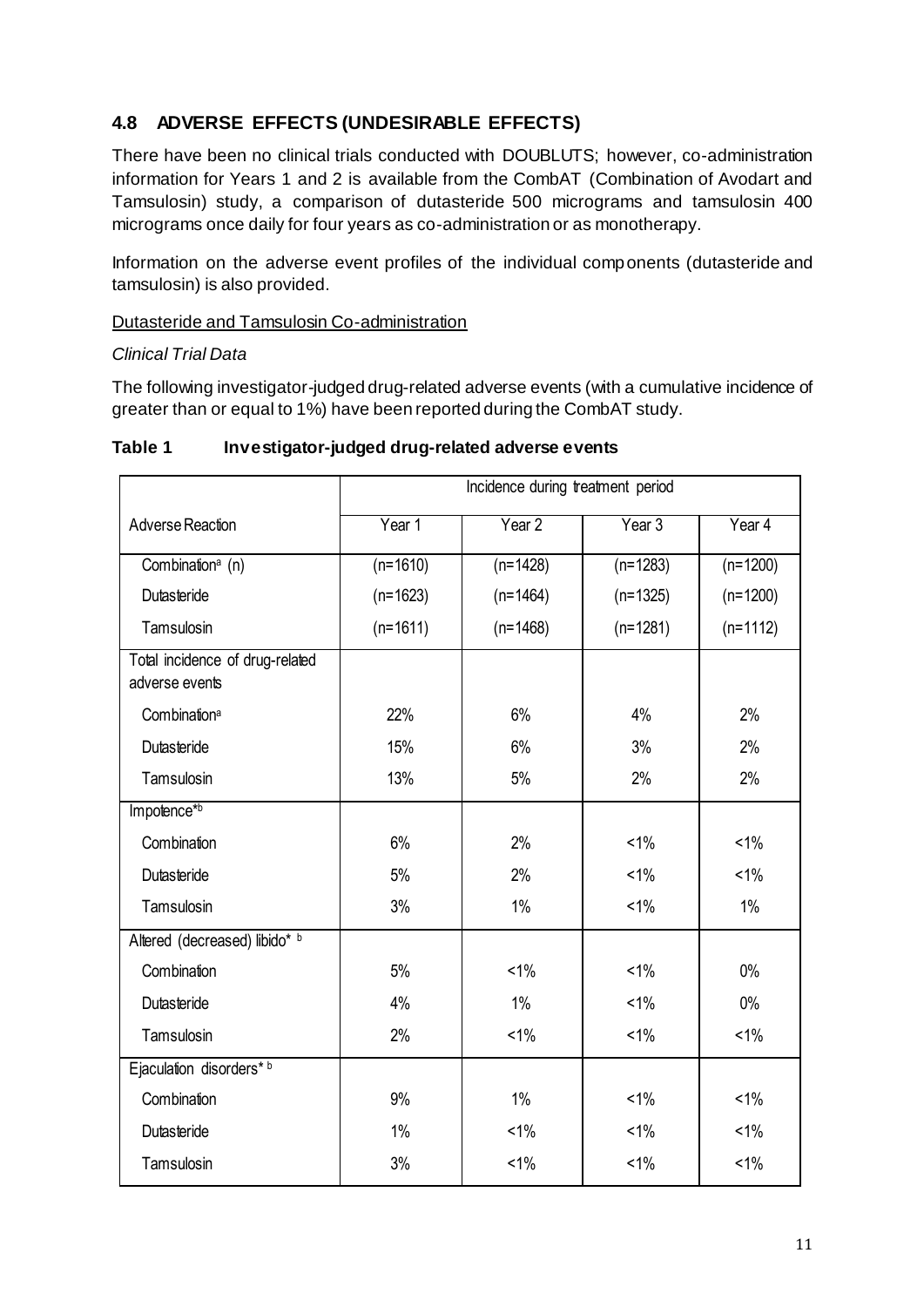| Breast disorders*c |         |         |         |         |
|--------------------|---------|---------|---------|---------|
| Combination        | 2%      | $< 1\%$ | $< 1\%$ | $1\%$   |
| Dutasteride        | 2%      | $1\%$   | $< 1\%$ | $< 1\%$ |
| Tamsulosin         | $< 1\%$ | $< 1\%$ | $< 1\%$ | $0\%$   |
| <b>Dizziness</b>   |         |         |         |         |
| Combination        | $1\%$   | $< 1\%$ | $< 1\%$ | $< 1\%$ |
| Dutasteride        | $< 1\%$ | $< 1\%$ | $< 1\%$ | $< 1\%$ |
| Tamsulosin         | 1%      | $< 1\%$ | $< 1\%$ | $0\%$   |

Composite of similar ev ent terms

 $a$  Combination = dutasteride 500 μg once daily plus tamsulosin 400 μg once daily.

b These sex ual adv erse ev ents are associated w ith dutasteride treatment (including monotherapy and combination with tamsulosin). These adv erse ev ents may persist after treatment discontinuation. The role of dutasteride in this persistence is unknow n. c Includes breast tenderness and breast enlargement.

#### Dutasteride Monotherapy

#### *Clinical Trial Data*

In three phase III placebo controlled studies of dutasteride treatment (n=2167) compared to placebo (n=2158), investigator-judged drug-related adverse events after one and two years of therapy were similar in type and frequency to those observed in the dutasteride monotherapy arm of the CombAT study (see table above).

No change in the adverse event profile was apparent over a further 2 years in an open -label extension phase of these studies.

#### *Post Marketing Data*

Adverse drug reactions are listed below by system organ class and frequency. Frequencies are defined as: very common ( $\geq$ 1/10), common ( $\geq$ 1/100 to <1/10), uncommon ( $\geq$ 1/1000 to  $\leq$ 1/100), rare ( $\geq$ 1/10,000 to  $\leq$ 1/1000) and very rare ( $\leq$ 1/10,000) including isolated reports. Frequency categories determined from post-marketing data refer to reporting rate rather than true frequency.

#### **Immune system disorders**

Very rare: Allergic reactions, including rash, pruritus, urticaria, localised oedema, and angioedema.

#### **Psychiatric Disorders**

Very rare: Depressed mood

#### **Skin and subcutaneous tissue disorders:**

Rare: Alopecia (primarily body hair loss), hypertrichosis.

#### **Reproductive system and breast disorders**

Very rare: Testicular pain and testicular swelling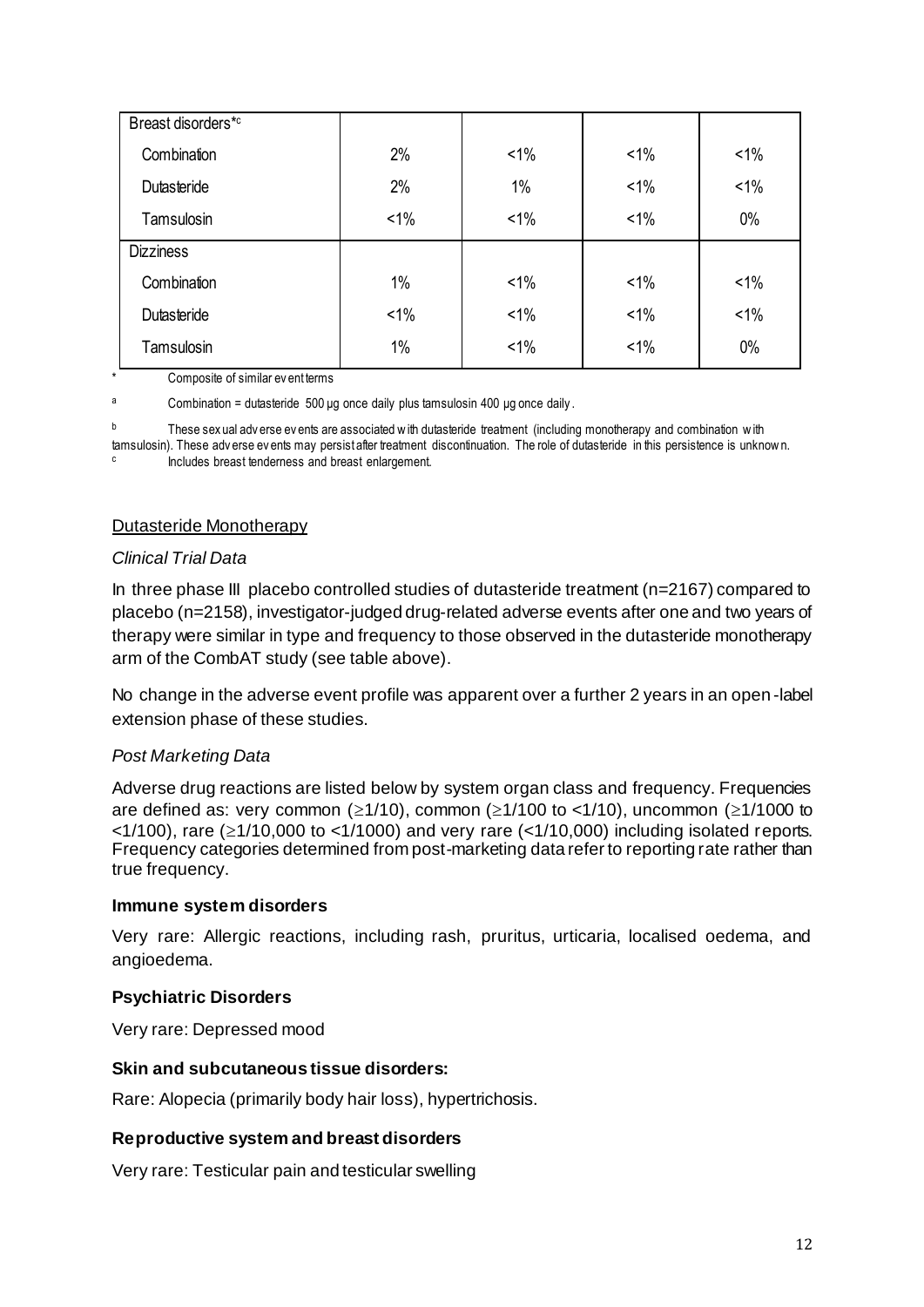### Tamsulosin Monotherapy

### *Clinical Trial Data and Post marketing Data*

### **Priapism**

Rarely, tamsulosin, like other  $\alpha_1$ -antagonists, has been associated with priapism (persistent painful penile erection unrelated to sexual activity). Patients should be informed that this reaction is extremely rare, but if not brought to immediate medical attention, can lead to permanent erectile dysfunction.

### **Abnormal ejaculation**

Patients should also be advised on the potential for abnormal ejaculation, such as retrograde ejaculation, to occur upon commencement of tamsulosin treatment.

GSK does not hold the safety database for any single ingredient tamsulosin product; therefore the adverse reactions and frequency categories below are based on information available in the public domain. In the table below, common and uncommon reactions are consistent with those identified in a clinical trial setting and the frequency categories generally reflect incidence over placebo. Rare and very rare reactions are consistent with those identified from post marketing reports and the frequency categories reflect reporting rates.

|                                                                    | <b>Frequency Category</b>      |                                       |                                   |                                                               |
|--------------------------------------------------------------------|--------------------------------|---------------------------------------|-----------------------------------|---------------------------------------------------------------|
| <b>System Organ Class</b>                                          | Common<br>(≥1/100<br>$<1/10$ ) | Uncommon<br>(≥1/1000<br>$<1/100$ )    | Rare<br>(≥1/10,000<br>$<1/1000$ ) | Very<br>rare<br>(<1/10,000)<br>including<br>isolated<br>cases |
| Cardiac disorders                                                  |                                | Palpitations                          |                                   |                                                               |
| Gastrointestinal disorders                                         |                                | Constipation<br>Diarrhoea<br>Vomiting |                                   |                                                               |
| General<br>disorders<br>and<br>administration<br>site<br>disorders |                                | Asthenia                              |                                   |                                                               |
| Nervous system disorders                                           | <b>Dizziness</b><br>Insomnia   |                                       | Syncope                           |                                                               |
| Reproductive system and<br>breast disorders                        | Abnormal<br>ejaculation        |                                       |                                   | Priapism                                                      |
| Respiratory, thoracic and<br>mediastinal disorders                 |                                | <b>Rhinitis</b>                       |                                   |                                                               |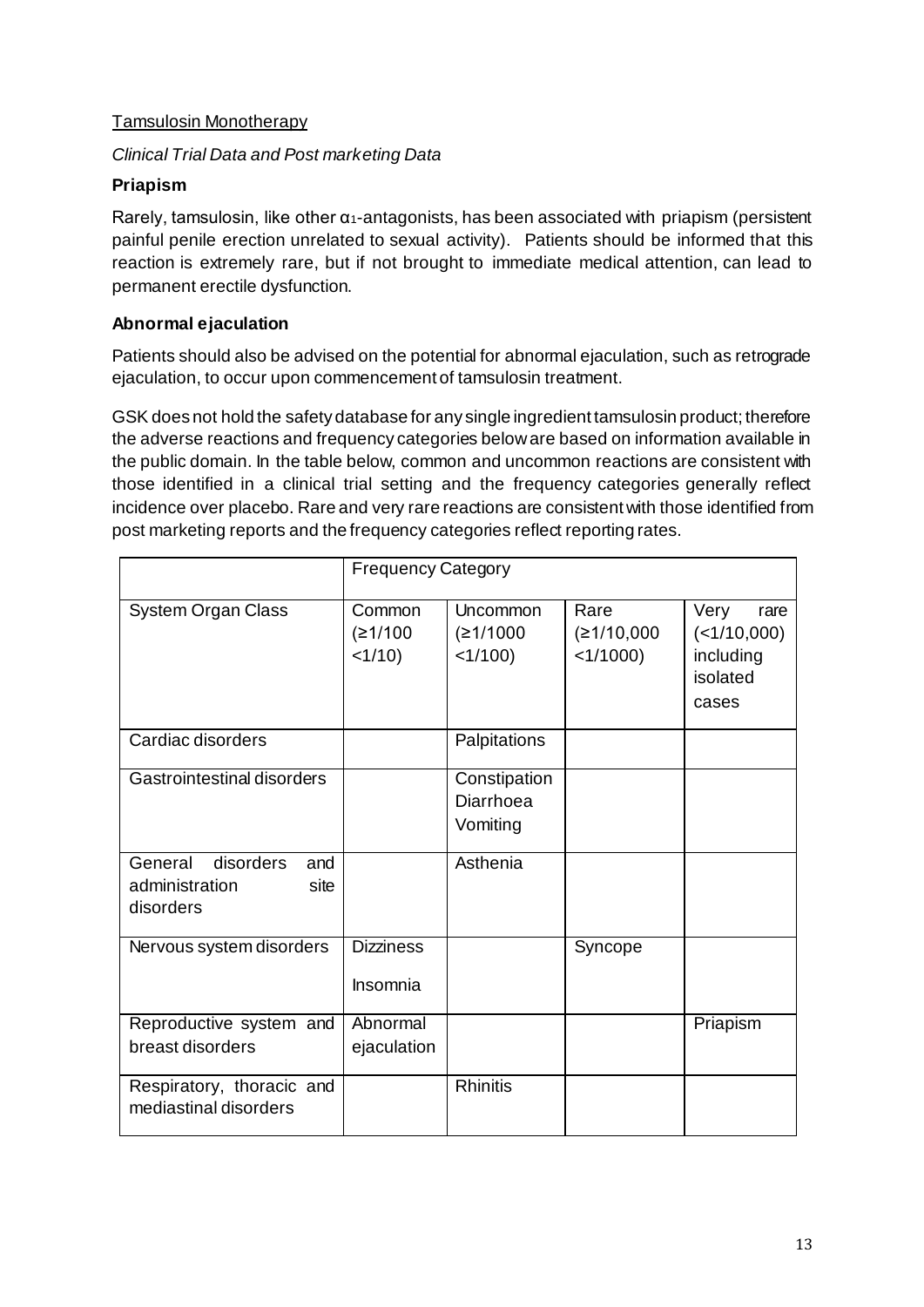| Immune system disorders | Rash<br>Pruritis<br>Urticaria | Angioedema | Stevens-<br>Johnson<br>Syndrome |
|-------------------------|-------------------------------|------------|---------------------------------|
| Vascular disorders      | Postural<br>hypotension       |            |                                 |

During post marketing surveillance, reports of Intraoperative Floppy Iris Syndrome (IFIS), a variant of small pupil syndrome, during cataract surgery have been associated with  $\alpha$ <sup>1</sup>- adrenergic blocker therapy; including tamsulosin (see Section 4.4 SPECIAL WARNINGS AND PRECAUTIONS FOR USE). Infrequent reports of skin desquamation have also been received.

Post-marketing experience: In addition atrial fibrillation, arrhythmia, tachycardia dyspnoea, epistaxis, vision blurred, visual impairment, erythema multiforme, dermatitis exfoliative and dry mouth have been reported in association with tamsulosin use.

Reporting suspected adverse reactions after registration of the medicinal product is important. It allows continued monitoring of the benefit-risk balance of the medicinal product. Healthcare professionals are asked to report any suspected adverse reactions at [www.tga.gov.au/reporting-problems](http://www.tga.gov.au/reporting-problems).

### **4.9 OVERDOSE**

No data are available with regard to overdosage of DOUBLUTS. The following statements reflect the information available on the individual components.

### *Dutasteride*

In volunteer studies single doses of dutasteride up to 40 mg/day (80 times the therapeutic dose) for 7 days have been administered without significant safety concerns. In clinical studies doses of 5 mg daily have been administered to patients for 6 months with no additional adverse effects to those seen at the rapeutic doses of  $500 \mu q$ .

There is no specific antidote for dutasteride therefore, in cases of suspected overdosage symptomatic and supportive treatment should be given as appropriate.

### *Tamsulosin*

In case of acute hypotension occurring after overdosage with tamsulosin hydrochloride cardiovascular support should be given. Restoration of blood pressure and normalization of heart rate may be accomplished by lying the patient down. If this is inadequate, administration of volume expanders and if necessary vasopressors should then be used and renal function should be monitored and supported as needed. Laboratory data indicate that tamsulosin hydrochloride is 94% to 99% protein bound; therefore, dialysis is unlikely to be of benefit in removing tamsulosin from the body.

For information on the management of overdose, contact the Poisons Information Centre on 13 11 26 (Australia).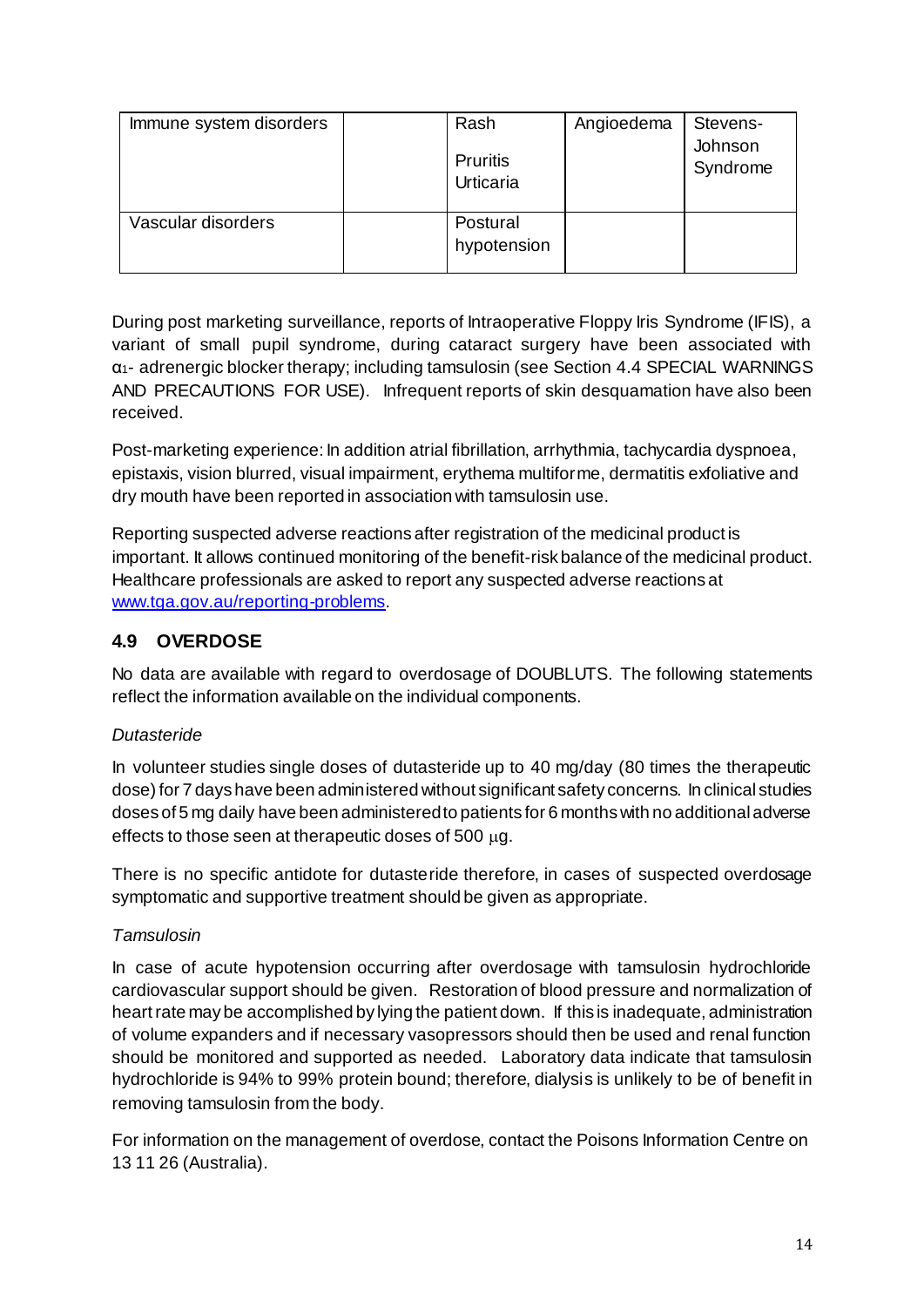## **5 PHARMACOLOGICAL PROPERTIES**

### **5.1 PHARMACODYNAMIC PROPERTIES**

### **Mechanism of action**

Dutasteride-tamsulosin is a combination of two drugs with complementary mechanisms of action to improve symptoms in patients with Benign Prostatic Hyperplasia (BPH): dutasteride, a dual 5α-reductase inhibitor (5-ARI) and tamsulosin hydrochloride, an antagonist of α1aadrenoreceptors.

Dutasteride inhibits both type 1 and type 2, 5α-reductase isoenzymes, which are responsible for the conversion of testosterone to 5α-dihydrotestosterone (DHT). DHT is the androgen primarily responsible for hyperplasia of glandular prostatic tissue.

Tamsulosin inhibits  $\alpha_{1a}$  adrenergic receptors in the stromal prostatic smooth muscle and bladder neck. Approximately 75% of the  $\alpha_1$ -receptors in the prostate are of the  $\alpha_1$  subtype.

### Pharmacodynamic Effects

The pharmacodynamic effects of dutasteride-tamsulosin as a fixed dose combination would not be expected to be different from those of dutasteride and tamsulosin co-administered as separate components.

### *Dutasteride*

Dutasteride lowers DHT levels, reduces prostate volume, improves lower urinary tract symptoms and urine flow and reduces the risk of Acute Urinary Retention (AUR) and BPHrelated surgery.

The maximum effect of daily doses of dutasteride on the reduction on DHT is dose-dependent and is observed within one to two weeks. After one week and two weeks of daily dosing of dutasteride 500 micrograms, median serum DHT concentrations were reduced by 85% and 90%, respectively.

In BPH patients treated with 500 micrograms of dutasteride daily, the median decrease in DHT was 94% at one year and 93% at two years, and the median increase in serum testosterone was 19% at both one and two years. This is an expected consequence of 5α-reductase inhibition and did not result in any known adverse events.

### *Tamsulosin*

Tamsulosin increases maximum urinary flow rate by reducing smooth muscle tension in the prostate and urethra, thereby relieving obstruction. It also improves the complex of irritative and obstructive symptoms in which bladder instability and tension of the smooth muscles of the lower urinary tract play an important role. Alpha-1 adrenergic blockers can reduce blood pressure by lowering peripheral resistance.

The tamsulosin hydrochloride (HCl) component in DOUBLUTS has not been shown to be bioequivalent to the tamsulosin HCl product currently available in Australia. The clinical efficacy of the two tamsulosin formulations has been shown to be similar. Due to differences in pharmacokinetics, small differences in some adverse event rates have been reported.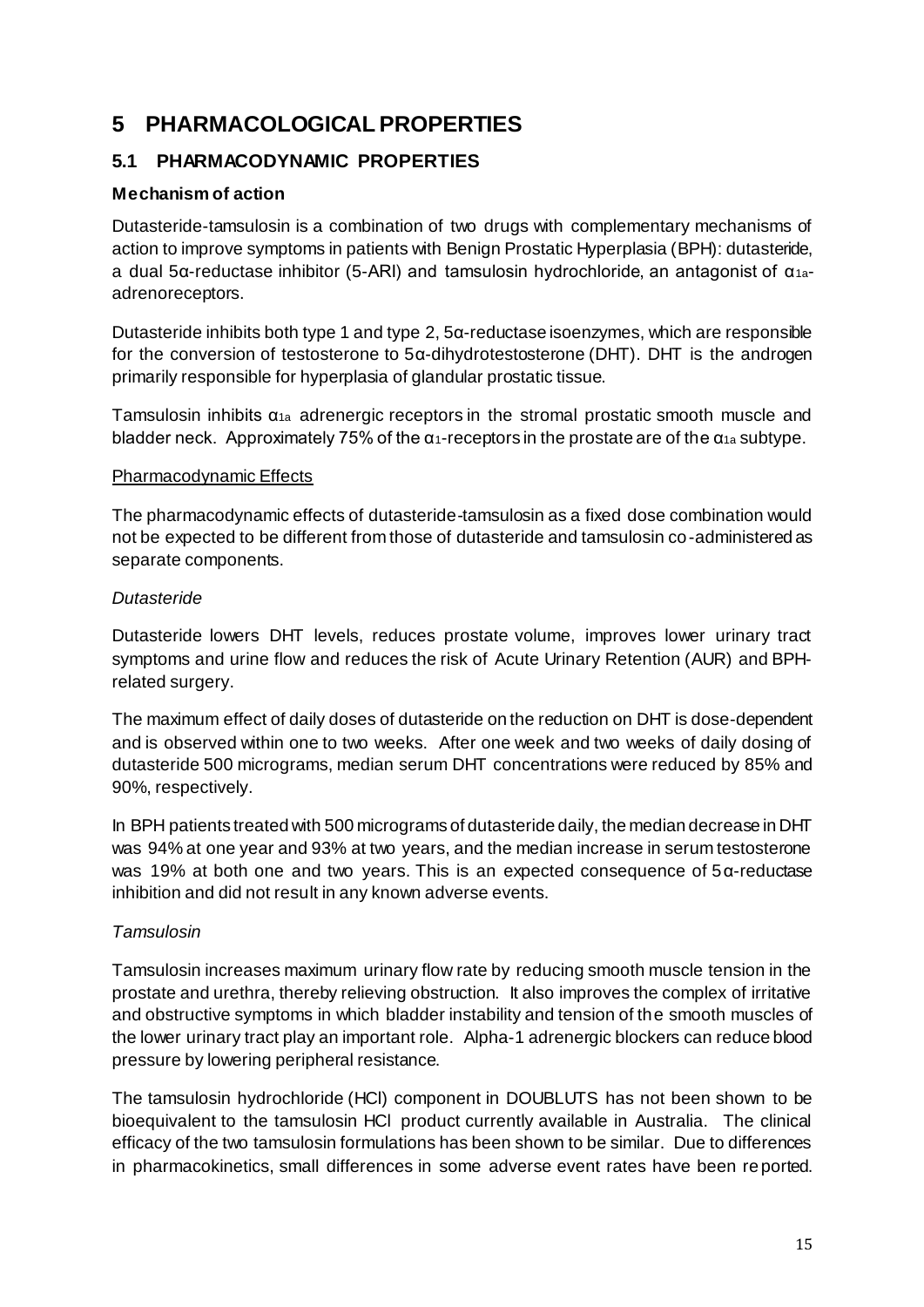When the Australian formulation of tamsulosin (tamsulosin OCAS 0.4 mg) was compared to a tamsulosin formulation equivalent to DOUBLUTS (tamsulosin MR 0.4 mg), the incidences of all treatment emergent adverse events attributable to  $\alpha_1$ -adrenergic blockade were 6.9% (noncardiovascular 4.4% and cardiovascular 2.5%) for the OCAS formulation and 7.8% (noncardiovascular 5.1% and cardiovascular 3.2%) for the MR formulation. Non-cardiovascular events included all abnormal ejaculation-related events, headache, asthenia, fatigue, somnolence, rhinitis, nasal dryness, nasal congestion and nasal obstruction. Cardiovascular events included all dizziness-related events, palpitations, tachycardia, hypotension, orthostatic hypotension, dizziness postural, syncope, orthostatic/circulatory collapse and depressed level of/loss of consciousness. The most common treatment emergent adverse events were dizziness (1.4% vs 1.3%) and retrograde ejaculation (1.7% vs 1.4%). If switching between tamsulosin formulations, patients should be advised of these differences and monitored accordingly. Patients should also be reminded to adhere to the dosage and administration requirements for each product.

### **Clinical trials**

### Dutasteride co-administered with tamsulosin

The following statements reflect the information available on dutasteride and tamsulosin when administered together as separate medications.

Dutasteride 500 micrograms/day (n=1,623), tamsulosin 400 micrograms/day (n=1,611) or the combination of dutasteride 500 micrograms plus tamsulosin 400 micrograms (n=1,610) administered once daily [total number of patients = 4844] were evaluated in men with moderate to severe symptoms of BPH who had prostate volumes ≥30mL and Prostate Specific Antigen (PSA) values within the range  $1.5 - 10$  ng/mL in a multicenter, multinational, randomized double-blind, parallel group study (CombAT). Approximately 52% of subjects had previous exposure to 5-alpha-reductase inhibitor or alpha-blocker treatment.

The primary efficacy endpoint at 2 years of treatment was the level of improvement from baseline in the international prostate symptom score (IPSS).

The combination of dutasteride and tamsulosin provides superior improvement in symptoms than either component alone. After 2 years of treatment, co-administration therapy showed a statistically significant adjusted mean improvement in symptom scores from baseline of -6.2 units. The adjusted mean improvements in symptom scores observed with the individual therapies were -4.9 units for dutasteride and -4.3 units for tamsulosin.

The adjusted mean improvement in flow rate from baseline was 2.4 mL/sec for coadministration therapy, 1.9 mL/sec for dutasteride and 0.9 mL/sec for tamsulosin. The adjusted mean improvement in BPH Impact Index (BII) from baseline was -2.1 units for coadministration therapy, -1.7 units for dutasteride and -1.5 units for tamsulosin. These improvements in flow rate and BII were statistically significant for co-administration therapy compared to both monotherapies.

The reduction in total prostate volume and transition zone volume after 2 years of treatment was statistically significant for co-administration therapy compared to tamsulosin monotherapy alone.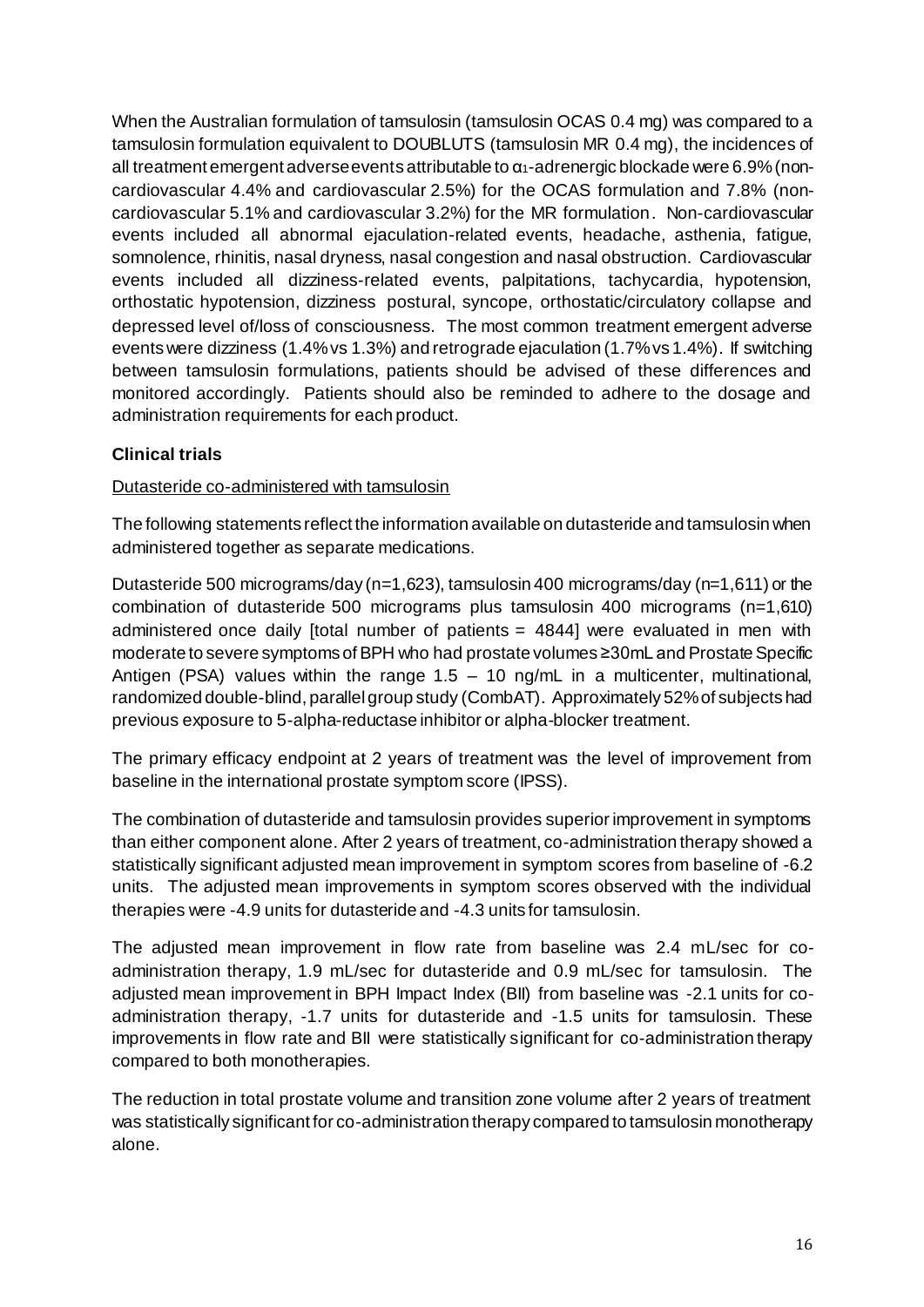| <b>Parameter</b>                                         | <b>Time-point</b>                                          | Combination       |                   | <b>Dutasteride</b>                      |                   | <b>Tamsulosin</b>                       |
|----------------------------------------------------------|------------------------------------------------------------|-------------------|-------------------|-----------------------------------------|-------------------|-----------------------------------------|
| Primary endpoint                                         |                                                            |                   |                   | Adjusted mean<br>difference<br>(95% CI) |                   | Adjusted mean<br>difference<br>(95%Cl)  |
| IPSS (units)                                             | [Baseline]<br>Month 24 (change<br>from baseline)           | [16.6]<br>$-6.2$  | [16.4]<br>$-4.9$  | $-1.3$<br>p<0.0001<br>$(-1.69, -0.86)$  | [16.4]<br>$-4.3$  | $-1.8$<br>p<0.0001<br>$(-2.23, -1.40)$  |
| <b>Secondary endpoints</b>                               |                                                            |                   |                   |                                         |                   |                                         |
| Qmax (mL/sec)                                            | [Baseline]<br>Month 24 (change<br>from baseline)           | [10.9]<br>2.4     | [10.6]<br>1.9     | 0.52<br>p=0.003<br>(0.18, 0.86)         | [10.7]<br>0.9     | 1.53<br>p<0.001<br>(1.20, 1.87)         |
| Prostate<br>Volume                                       | [Baseline] (mL)<br>Month 24 (%<br>change from<br>baseline) | [54.7]<br>$-26.9$ | [54.6]<br>$-28.0$ | 1.1<br>p=0.19<br>$(-1.6, 2.8)$          | [55.8]<br>0.0     | $-26.9$<br>p<0.001<br>$(-28.9, -24.9)$  |
| Prostate<br><b>Transition Zone</b><br>Volume             | [Baseline] (mL)<br>Month 24 (%<br>change from<br>baseline) | [27.7]<br>$-23.4$ | [30.3]<br>$-22.8$ | $-0.5$<br>p=0.90<br>$(-8.3, 7.2)$       | [30.5]<br>8.8     | $-32.1$<br>p<0.001<br>$(-42.6, -21.6)$  |
| <b>BPH</b> Impact<br>Index (BII)<br>(units)              | [Baseline]<br>Month 24 (change<br>from baseline)           | [5.3]<br>$-2.1$   | $[5.3]$<br>$-1.7$ | $-0.34$<br>p<0.0001<br>$(-0.52, -0.16)$ | $[5.3]$<br>$-1.5$ | $-0.62$<br>p<0.001<br>$(-0.80, -0.44)$  |
| <b>IPSS Question</b><br>8 (BPH-related<br>Health Status) | [Baseline]<br>Month 24 (change<br>from baseline)           | $[3.6]$<br>$-1.4$ | [3.6]<br>$-1.1$   | $-0.23$<br>p<0.0001<br>$(-0.32, -0.14)$ | [3.6]<br>$-1.1$   | $-0.30$<br>p<0.0001<br>$(-0.39, -0.21)$ |

### **Table 2 Results following 2 years of treatment**

The primary efficacy endpoint at 4 years of treatment was time to first event of AUR or BPHrelated surgery. The study was powered to show a statistical difference between combination therapy and tamsulosin, but not between combination therapy and dutasteride or between tamsulosin and dutasteride. After 4 years of treatment, combination therapy significantly reduced the risk of AUR or BPH-related surgery (65.8% reduction in risk p<0.001 [95% CI 54.7% to 74.1%]) compared to tamsulosin monotherapy. The incidence of AUR or BPH-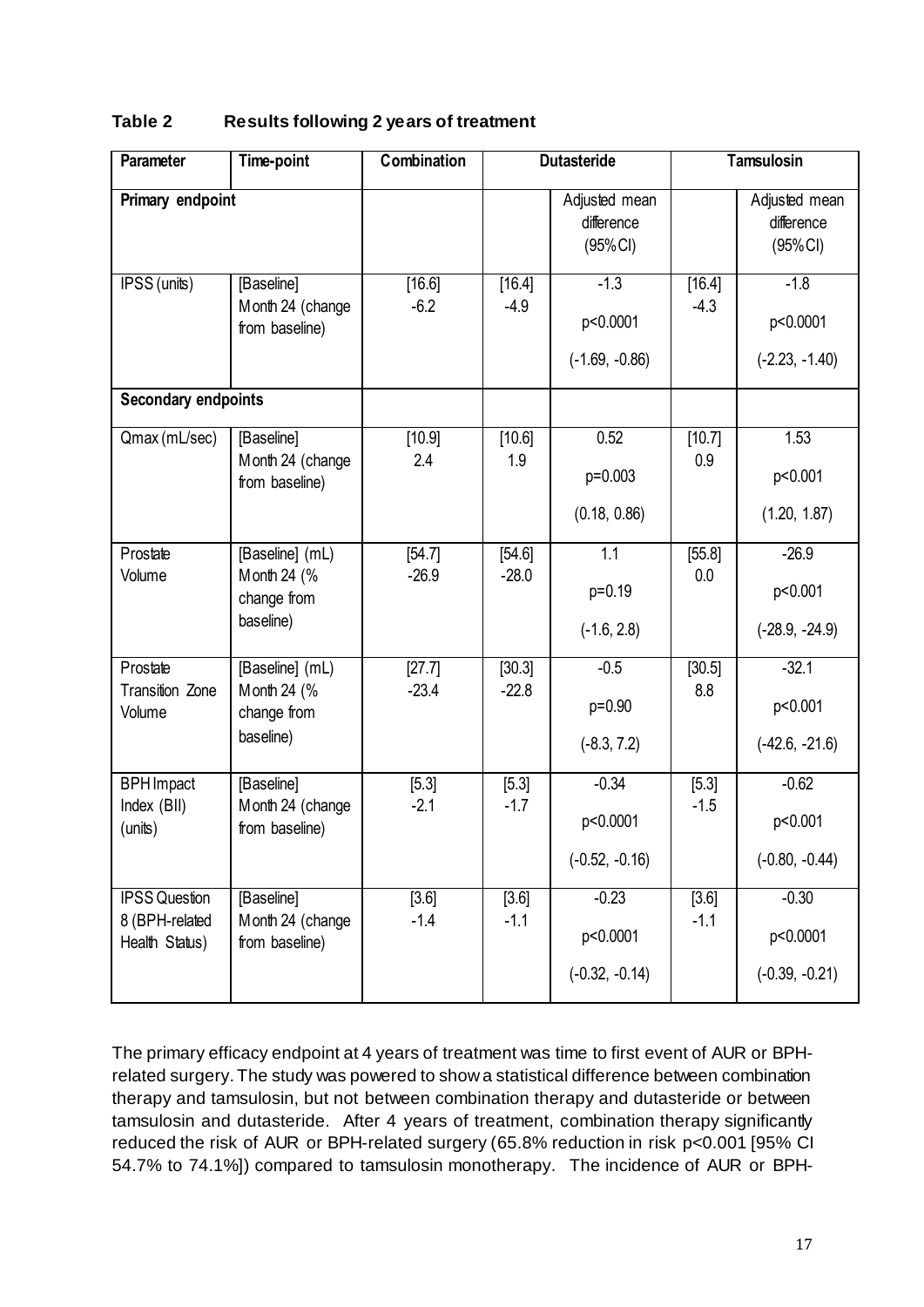related surgery by Year 4 was 4.2% for combination therapy and 11.9% for tamsulosin (p<0.001). Compared to dutasteride monotherapy, combination therapy reduced the risk of AUR or BPH-related surgery by 19.6%; the difference between treatment groups was not significant (p=0.18 [95% CI -10.9% to 41.7%]). The incidence of AUR or BPH-related surgery by Year 4 was 4.2% for combination therapy and 5.2% for dutasteride.

Clinical progression was defined as a composite of worsening symptoms (IPSS), and BPHrelated events of AUR, incontinence, UTI, and renal insufficiency. Combination therapy was associated with a statistically significantly lower rate of clinical progression compared with tamsulosin (p<0.001, 44.1% risk reduction [95 % CI: 33.6% to 53.0%]) after 4 years. The rates of clinical progression for combination therapy, tamsulosin, and dutasteride were: 12.6%, 21.5%, and 17.8%, respectively.

The statistically significant adjusted mean improvement in symptom scores (IPSS) from baseline was maintained from year 2 to year 4. The adjusted mean improvements in symptom scores observed were -6.3 units for combination therapy, -5.3 units for dutasteride monotherapy and -3.8 units for tamsulosin monotherapy.

After 4 years of treatment, the adjusted mean improvement in flow rate (Qmax) from baseline was 2.4 mL/sec for combination therapy, 2.0 mL/sec for dutasteride monotherapy and 0.7 mL/sec for tamsulosin monotherapy. Compared with tamsulosin, the adjusted mean improvement from baseline in Qmax was statistically significantly greater with combination therapy at each 6 month assessment from Month 6 to Month 48 (p<0.001). Compared with dutasteride, the adjusted mean improvement from baseline in Qmax was not statistically significantly different than with combination therapy (p=0.050 at Month 48).

Combination therapy was significantly superior (p<0.001) to tamsulosin monotherapy and to dutasteride monotherapy for the improvement in health outcome parameters BII and BPHrelated Health Status (BHS) at 4 years. The adjusted mean improvement in BII from baseline was -2.2 units for the combination, -1.8 units for dutasteride and -1.2 units for tamsulosin. The adjusted mean improvement in BHS from baseline was -1.5 units for the combination, -1.3 units for dutasteride and -1.1 units for tamsulosin.

The reduction in total prostate volume and transition zone volume after 4 years of treatment was statistically significant for combination therapy compared to tamsulosin monotherapy alone.

| Parameter                                                   | Time-point | Combination | <b>Dutasteride</b> |       | Tamsulosin                                    |
|-------------------------------------------------------------|------------|-------------|--------------------|-------|-----------------------------------------------|
| Primary endpoint with study<br>powered treatment comparison |            |             |                    |       | <b>Risk Reduction</b><br>Estimate<br>(95% CI) |
| Incidence of<br>AUR or BPH<br>Related Surgery               | Month 48   | 4.2%        |                    | 11.9% | 65.8% p<0.001<br>$(54.7\%, 74.1\%)$           |

### **Table 3 Results following 4 years of treatment**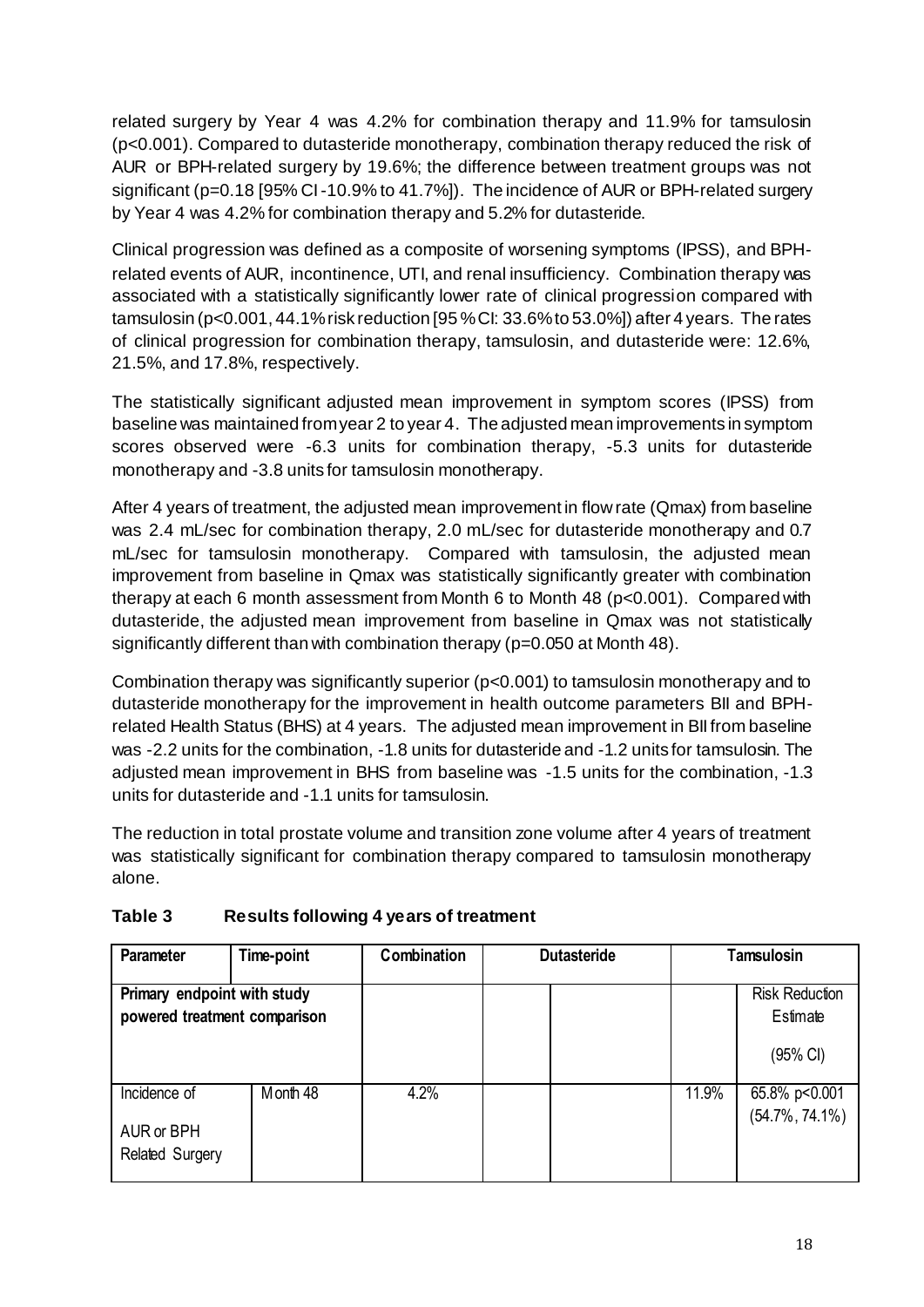| Other endpoints and treatment    |                                    |                  |                  | <b>Risk Reduction</b>             |          | <b>Risk Reduction</b> |
|----------------------------------|------------------------------------|------------------|------------------|-----------------------------------|----------|-----------------------|
| comparisons                      |                                    |                  |                  | Estimate                          |          | Estimate              |
|                                  |                                    |                  |                  | (95% CI)                          |          | (95% CI)              |
| Incidence of                     | Month 48                           | 4.2%             | 5.2%             | 19.6% p=0.18                      |          |                       |
| AUR or BPH                       |                                    |                  |                  | $(-10.9\%, 41.7\%)$               |          |                       |
| Related Surgery                  |                                    |                  |                  |                                   |          |                       |
| Clinical                         | Month 48                           | 12.6%            | 17.8%            | 31.2% p<0.001                     | 21.5%    | 44.1% p<0.001         |
| Progression*                     |                                    |                  |                  | $(17.7\%, 42.5\%)$                |          | $(33.6\%, 53\%)$      |
|                                  |                                    |                  |                  | Adjusted mean                     |          | Adjusted mean         |
|                                  |                                    |                  |                  | difference<br>(95% <sup>C</sup> ) |          | difference<br>(95%Cl) |
|                                  |                                    |                  |                  |                                   |          |                       |
| IPSS (units)                     | [Baseline]<br>Month 48 (change     | [16.6]<br>$-6.3$ | [16.4]<br>$-5.3$ | $-0.96$                           | [16.4]   | $-2.5$                |
|                                  | from baseline)                     |                  |                  | p<0.001                           | $-3.8$   | p<0.001               |
|                                  |                                    |                  |                  | $(-1.40, -0.52)$                  |          | $(-2.96, -2.07)$      |
| Qmax (mL/sec)                    | [Baseline]                         | [10.9]           | [10.6]           | 0.35                              | [10.7]   | 1.66                  |
|                                  | Month 48 (change<br>from baseline) | 2.4              | 2.0              | $p=0.05$                          | $-0.7$   | p<0.001               |
|                                  |                                    |                  |                  | (0.00, 0.70)                      |          | (1.31, 2.01)          |
| Prostate                         | [Baseline] (mL)                    | [54.7]           | [54.6]           | $\overline{0.7}$                  | [55.8]   | $-31.9$               |
| Volume                           | Month 48 (%<br>change from         | $-27.3$          | $-28.0$          | $p=0.42$                          | 4.6      | p<0.001               |
|                                  | baseline)                          |                  |                  | $(-1.1, 2.5)$                     |          | $(-34.1, -29.7)$      |
| Prostate                         | [Baseline] (mL)                    | [27.7]           | [30.3]           | 8.6                               | $[30.5]$ | $-36.1$               |
| <b>Transition Zone</b><br>Volume | Month 48 (%<br>change from         | $-17.9$          | $-26.5$          | p=0.053                           | 18.2     | p<0.001               |
|                                  | baseline)                          |                  |                  | $(-0.1, 17.4)$                    |          | $(-47.9, -24.3)$      |
| <b>BPH</b> Impact                | [Baseline]                         | [5.3]            | [5.3]            | $-0.32$                           | [5.3]    | $-0.94$               |
| Index (BII)<br>(units)           | Month 48 (change<br>from baseline) | $-2.2$           | $-1.8$           | p<0.001                           | $-1.2$   | p<0.001               |
|                                  |                                    |                  |                  | $(-0.51, -0.13)$                  |          | $(-1.13, -0.75)$      |
| <b>IPSS Question</b>             | [Baseline]                         | $[3.6]$          | $[3.6]$          | $-0.23$                           | $[3.6]$  | $-0.46$               |
| 8 (BPH-related<br>Health Status) | Month 48 (change<br>from baseline) | $-1.5$           | $-1.3$           | p<0.001                           | $-1.1$   | p<0.001               |
|                                  |                                    |                  |                  | $(-0.32, -0.13)$                  |          | $(-0.55, -0.37)$      |
|                                  |                                    |                  |                  |                                   |          |                       |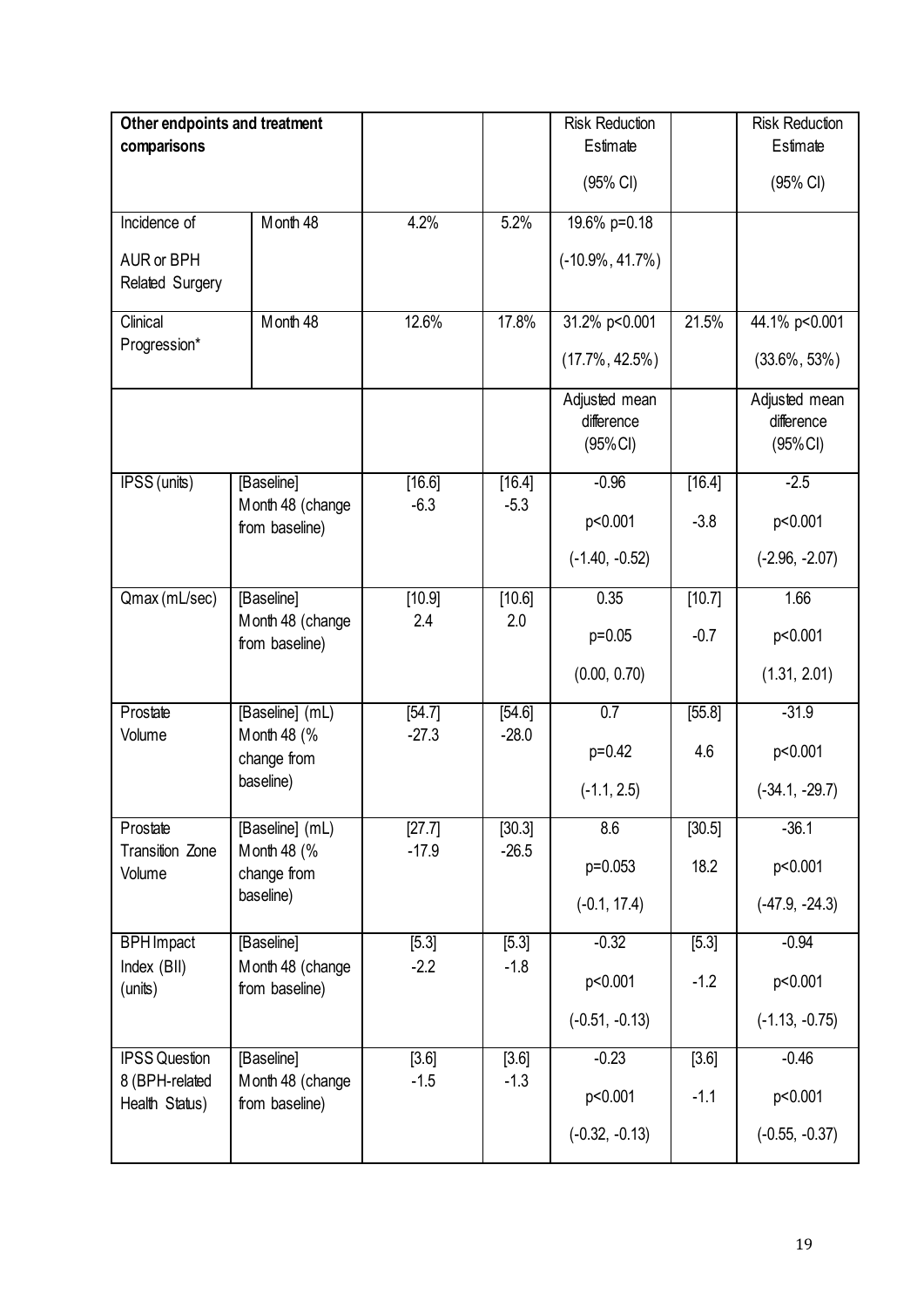\*Clinical progression w as a composite measure defined as one of the follow ing: symptom deterioration by International Prostate Symptom Score ≥4 points on tw o consecutive visits; BPH-related AUR; BPH-related urinary incontinence; recurrent BPH-related urinary tract infection or urosepsis; BPH-related renal insufficiency

#### Dutasteride monotherapy

The efficacy and safety of dutasteride 500 ug/day in the treatment and prevention of progression of BPH in 4325 males (aged 47 to 94 years with BPH who had enlarged prostates (greater than 30 mL) and a PSA value within the range 1.5-10 ng/mL) was demonstrated in three pivotal, randomised, double-blind, placebo-controlled, 2-year multicentre studies (ARIA3001, ARIA3002 and ARIB3003). Of the 4325 males enrolled in the studies, 2167 received dutasteride and 2158 received placebo.

Pooled data from the three pivotal studies show that, in men with BPH, dutasteride reduces the risk of both AUR and the need for surgical intervention (SI). Improvements in BPH related symptoms, increased maximum urinary flow rates, and decreasing prostate volume suggest dutasteride reverses the progression of BPH in men with an enlarged prostate.

Pooled efficacy data from the three pivotal studies is summarised below:

### *Acute Urinary Retention (AUR) and Surgical Intervention:*

Relative to placebo dutasteride significantly reduces both the risk and incidence of AUR by 57% (4.2% for placebo versus 1.8% for dutasteride) and the need for BPH-related surgical intervention by 48% (4.1% for placebo versus 2.2% for dutasteride) over 24 months.

| Table 4 | Rates of occurrence and risk reduction of urological events |
|---------|-------------------------------------------------------------|
|---------|-------------------------------------------------------------|

| Event                             | <b>Placebo</b><br>$(n = 2158)$ | Avodart<br>$(n = 2167)$ | <b>Risk Reduction</b> |
|-----------------------------------|--------------------------------|-------------------------|-----------------------|
| Acute urinary retention (AUR)     | $4.2\%$ (n=90)                 | $1.8\%$ (n=39)          | $157\%$ (p < 0.001)   |
| BPH-related surgical intervention | $4.1\%$ (n=89)                 | $2.2\%$ (n=47)          | $48\%$ (p<0.001)      |

*Lower Urinary Tract Symptoms (LUTS) assessed by AUA-SI:*

Symptoms were quantified using the AUA-SI (American Urological Association Symptom Index), a seven-item questionnaire that evaluates urinary symptoms (incomplete emptying, frequency, intermittency, urgency, weak stream, straining, and nocturia) by rating on a 0 to 5 scale with a maximum score of 35. Entry criteria included a screening score of  $\geq$  12 (moderate to severe symptoms). A reduction in score signifies an improvement in symptoms.

The AUA-SI results at each of the scheduled visits, pooled across the three pivotal studies (ARIA3001, ARIA3002, and ARIB3003), are presented in Figure 1. The baseline AUA-SI score across the three studies was approximately 17 units in both treatment groups. Statistically significant improvements in symptom score in patients treated with dutasteride compared to placebo were noted from Month 6 through to Month 24 (p<0.001). At Month 24, the mean decrease from baseline in AUA-SI symptom scores was -4.8 units for dutasteride and -2.4 units for placebo.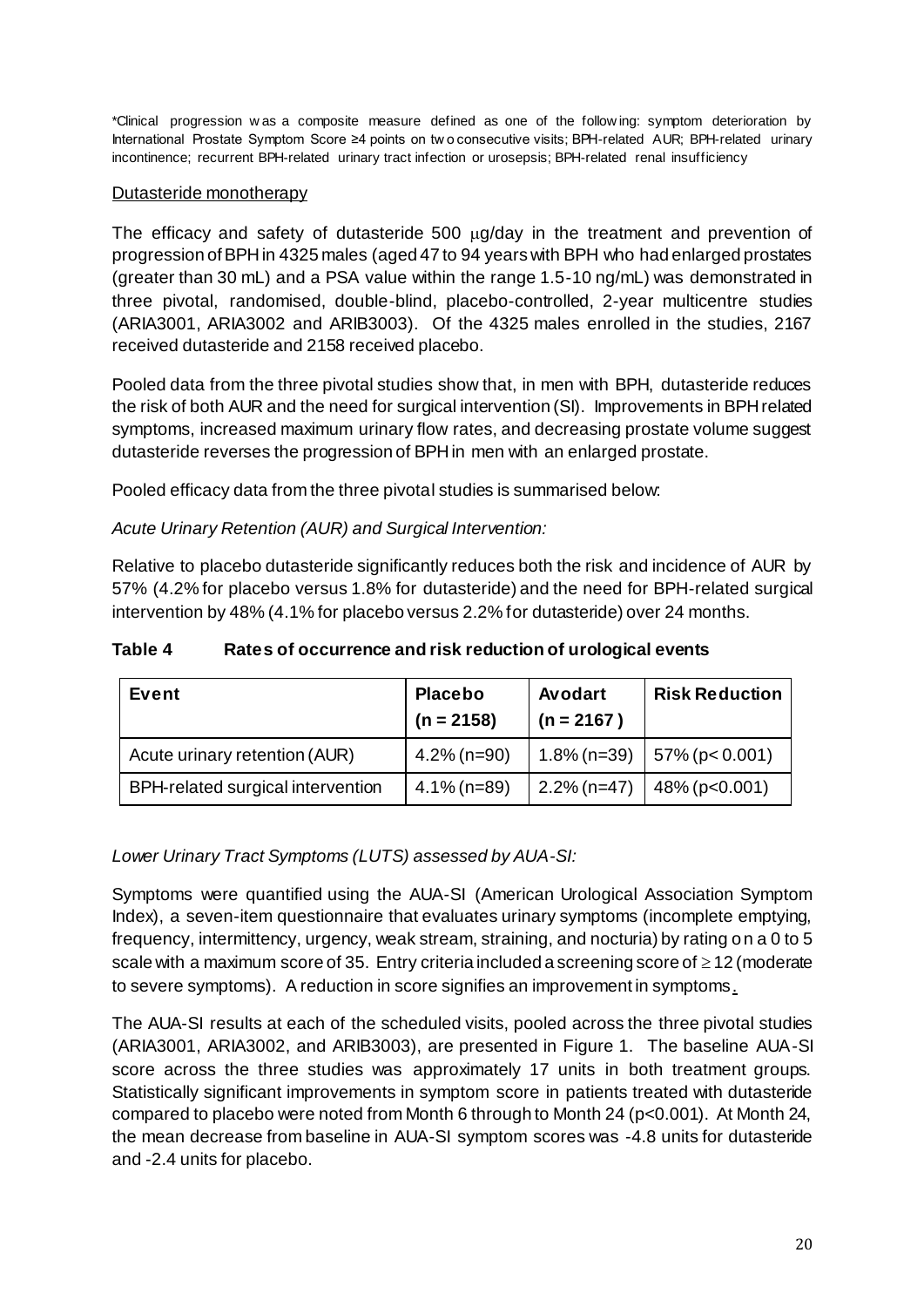

**Figure 1 Pooled AUA-SI Mean Values (At Visit)**

 **Earliest on-set of statistically significant improvement**

### *Maximum Urinary Flow (Qmax):*

The Qmax results at each of the scheduled visits, pooled across the three pivotal studies (ARIA3001, ARIA3002, and ARIB3003), are presented in Figure 2. Baseline Qmax was approximately 10 mL/sec (normal  $Q_{max} \ge 15$  mL/sec) in both treatment groups across the three studies. Statistically significant improvement in Qmax in patients treated with dutasteride compared to placebo was noted from Month 1 through to Month 24. At Month 24, treatment urinary flow had improved by 0.8 mL/sec and 2.4 mL/sec in the placebo and dutasteride groups respectively.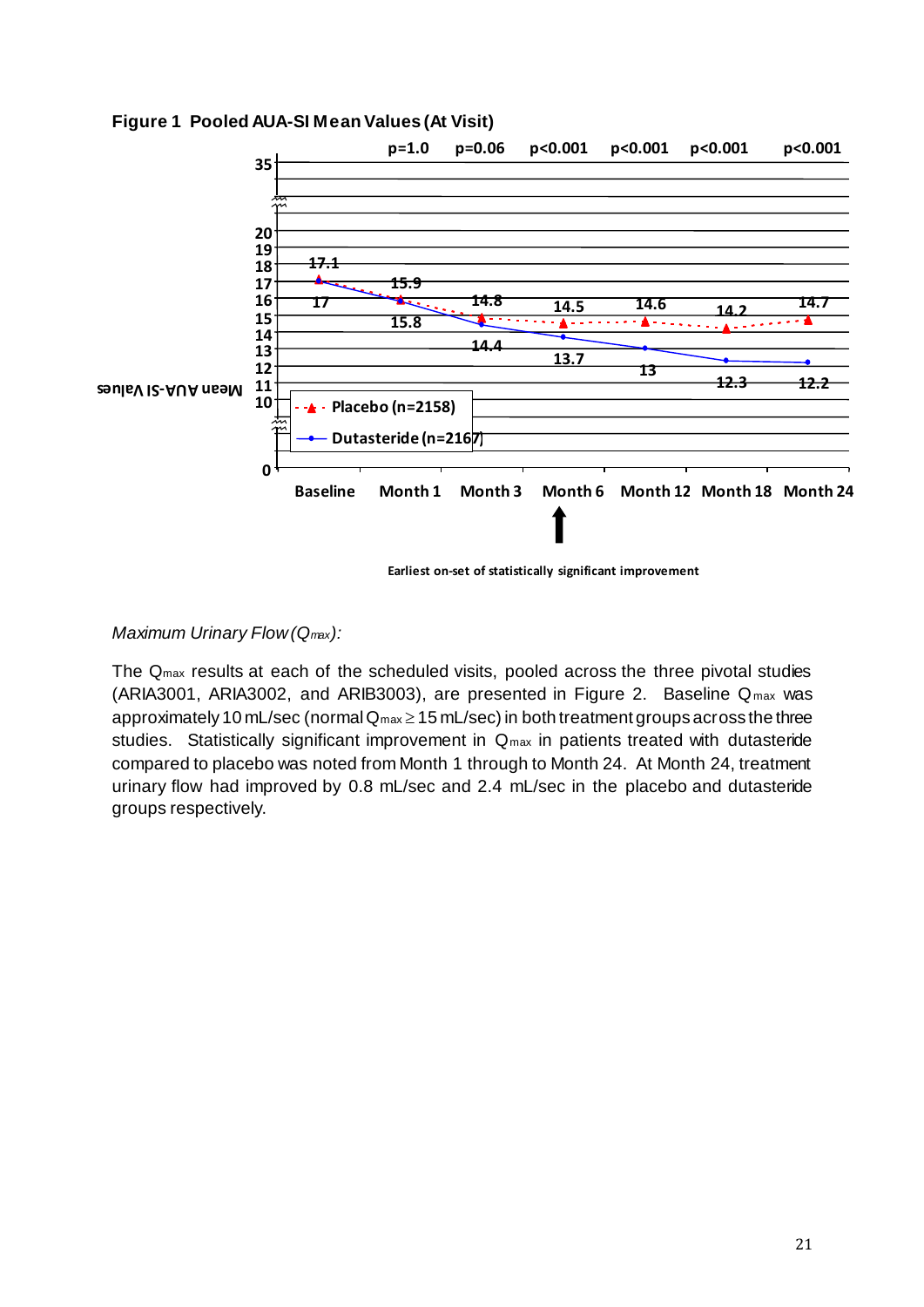



**Earliest on-set of statistically significant improvement**

### *Prostate Volume:*

In patients treated with dutasteride, prostate volume was shown to reduce as early as one month after initiation of treatment and reductions continued through to Month 24 (p<0.001). Dutasteride led to a mean reduction of prostate volume of 23.6% (from 54.9 mL at baseline to 42.1 mL) at Month 12 compared with a mean reduction of 0.5% (from 54.0 mL to 53.7 mL) in the placebo group. At 24 months, dutasteride decreased prostate volume by 25.7% (from 54.9 mL at baseline to 41.2 mL) compared with an increase of 1.7% (from 54.0cc to 54.1cc) in the placebo group.

Pooled safety data from the three pivotal studies show that the adverse reaction profile of dutasteride (500  $\mu$ g/day for 24 months) was similar to that of placebo (see Section 4.8 ADVERSE EFFECTS (UNDESIRABLE EFFECTS)).

### Tamsulosin monotherapy

Tamsulosin rapidly (from one week) increases maximum urinary flow rate by reducing smooth muscle tension in the prostate and urethra, thereby relieving obstruction. It also improves the complex of irritative and obstructive symptoms in which bladder instability and tension of the smooth muscles of the lower urinary tract play an important role.

### *Cardiac Failure*

In a 4-year comparison of dutasteride coadministered with tamsulosin and dutasteride or tamsulosin monotherapy in men with BPH (the CombAT study), the incidence of the composite term cardiac failure in the combination group (14/1610, 0.9%) was higher than in either monotherapy group: dutasteride, 4/1623 (0.2%) and tamsulosin, 10/1611, (0.6%). The relative risk estimate for time to first cardiac failure event was 3.57 [95% CI 1.17, 10.8] for combination treatment compared to dutasteride monotherapy and 1.36 [95% CI 0.61, 3.07] compared to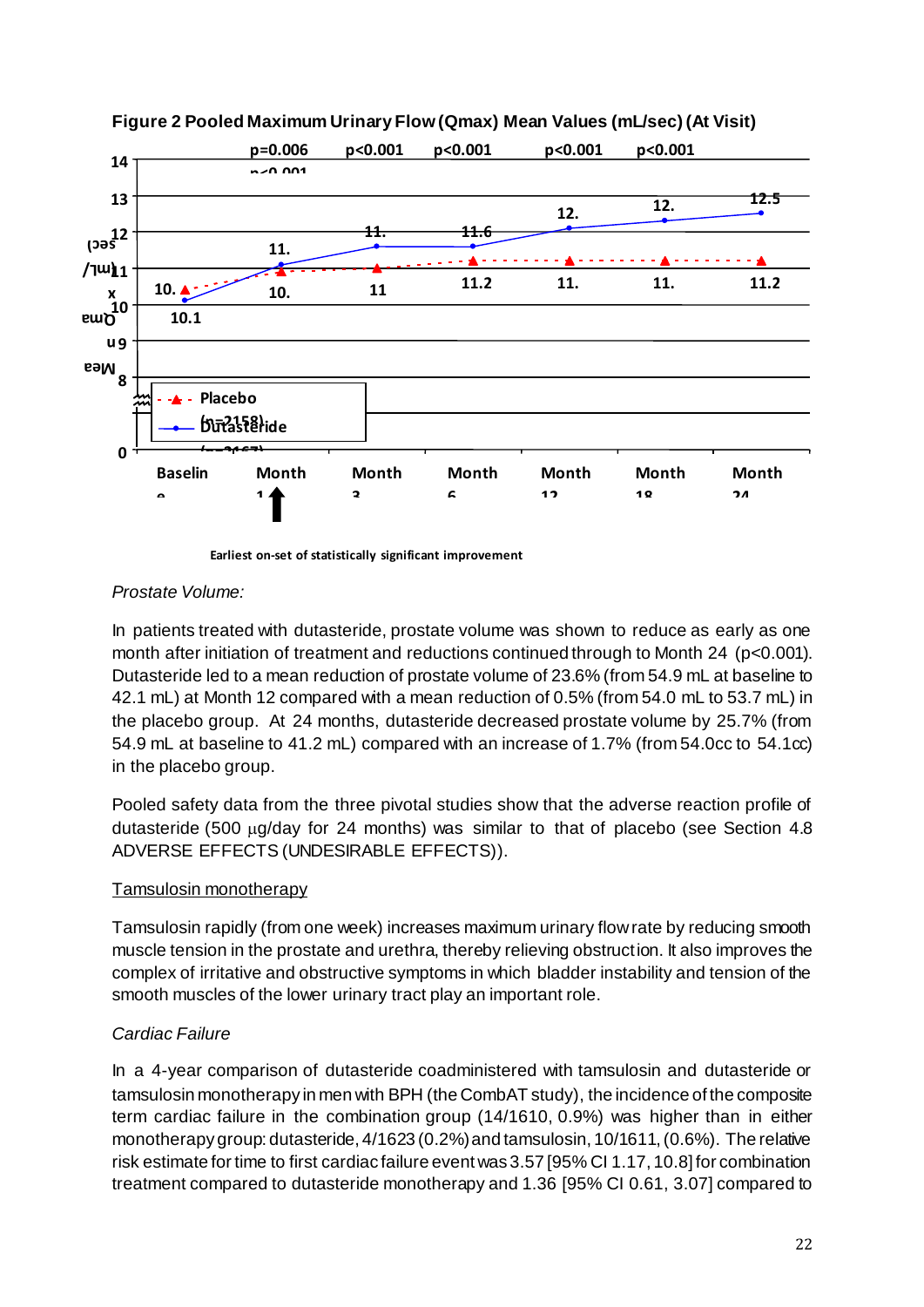tamsulosin monotherapy. The reason for the observed imbalance is not known. There was no difference between treatment groups in incidence of overall cardiovascular events.

In REDUCE (a 4-year, double-blind, randomized parallel group study comparing dutasteride 500 µg/day or placebo in men at increased risk of developing prostate cancer), there was a higher incidence of the composite term cardiac failure in subjects taking dutasteride (30/4105, 0.7%) versus placebo (16/4126, 0.4%) for a relative risk estimate for time to first cardiac failure event of 1.91[95% CI 1.04, 3.50]. In a post-hoc analysis of concomitant alpha blocker use (primarily tamsulosin, alfuzosin, doxazosin and terazosin), there was a higher incidence of the composite term cardiac failure in subjects taking dutasteride and an alpha blocker concomitantly (12/1152, 1.0%), compared to subjects not taking dutasteride and an alpha blocker concomitantly: dutasteride and no alpha blocker (18/2953, 0.6%), placebo and an alpha blocker (1/1399, <0.1%), placebo and no alpha blocker (15/2727, 0.6%). The reason for the observed imbalance is not known. There was no difference between treatment groups in incidence of overall cardiovascular events. No causal relationship between dutasteride (alone or in combination with an alpha blocker) and cardiac failure has been established (see Section 4.4 SPECIAL WARNINGS AND PRECAUTIONS FOR USE).

### *Prostate cancer and high grade tumours*

In a 4-year comparison of placebo and dutasteride in 8231 men aged 50 to 75, with a prior negative biopsy for prostate cancer and baseline PSA between 2.5 ng/mL and 10.0 ng/mL (the REDUCE study), 6,706 subjects had prostate needle biopsy data available for analysis to determine Gleason Scores. There were 1517 subjects diagnosed with prostate cancer in the study. The majority of biopsy-detectable prostate cancers in both treatment groups were diagnosed as low grade (Gleason 5-6). There no difference in the incidence of Gleason 7-10 cancers (p=0.81).

There was a higher incidence of Gleason 8-10 prostate cancers in the dutasteride group  $(n=29, 0.9\%)$  compared to the placebo group  $(n=19, 0.6\%)$  (p=0.15). In Years 1-2, the number of subjects with Gleason 8-10 cancers was similar in the dutasteride group (n=17, 0.5%) and the placebo group (n=18, 0.5%). In Years 3-4, more Gleason 8-10 cancers were diagnosed in the dutasteride group ( $n=12$ , 0.5%) compared with the placebo group ( $n=1$ , <0.1%) (p=0.0035). There are no data available on the effect of dutasteride beyond 4 years in men at risk of developing prostate cancer. The percentage of subjects diagnosed with Gleason 8- 10 cancers was consistent across study time periods (Years 1-2 and Years 3-4) in the dutasteride group (0.5% in each time period), while in the placebo group, the percentage of subjects diagnosed with Gleason 8-10 cancers was lower during Years 3-4 than in Years 1-2 (<0.1% versus 0.5%, respectively). In a 4 year BPH study (CombAT) where there were no protocol-mandated biopsies and all diagnoses of prostate cancer were based on for-cause biopsies, the rates of Gleason 8-10 cancer were (n=8, 0.5%) for dutasteride, (n=11, 0.7%) for tamsulosin and (n=5, 0.3%) for combination therapy (see Section 4.4 SPECIAL WARNINGS AND PRECAUTIONS FOR USE).

The results of a retrospective epidemiological, population-based study (n=174,895) in community practice settings based upon electronic health records show that the use of 5-ARIs to treat BPH/LUTS is not associated with an increased risk of prostate cancer mortality (hazard ratio adjusted for competing risks: 0.85, 95% CI 0.72, 1.01) when compared with the use of alpha-blockers. Similar results were reported in a retrospective epidemiological study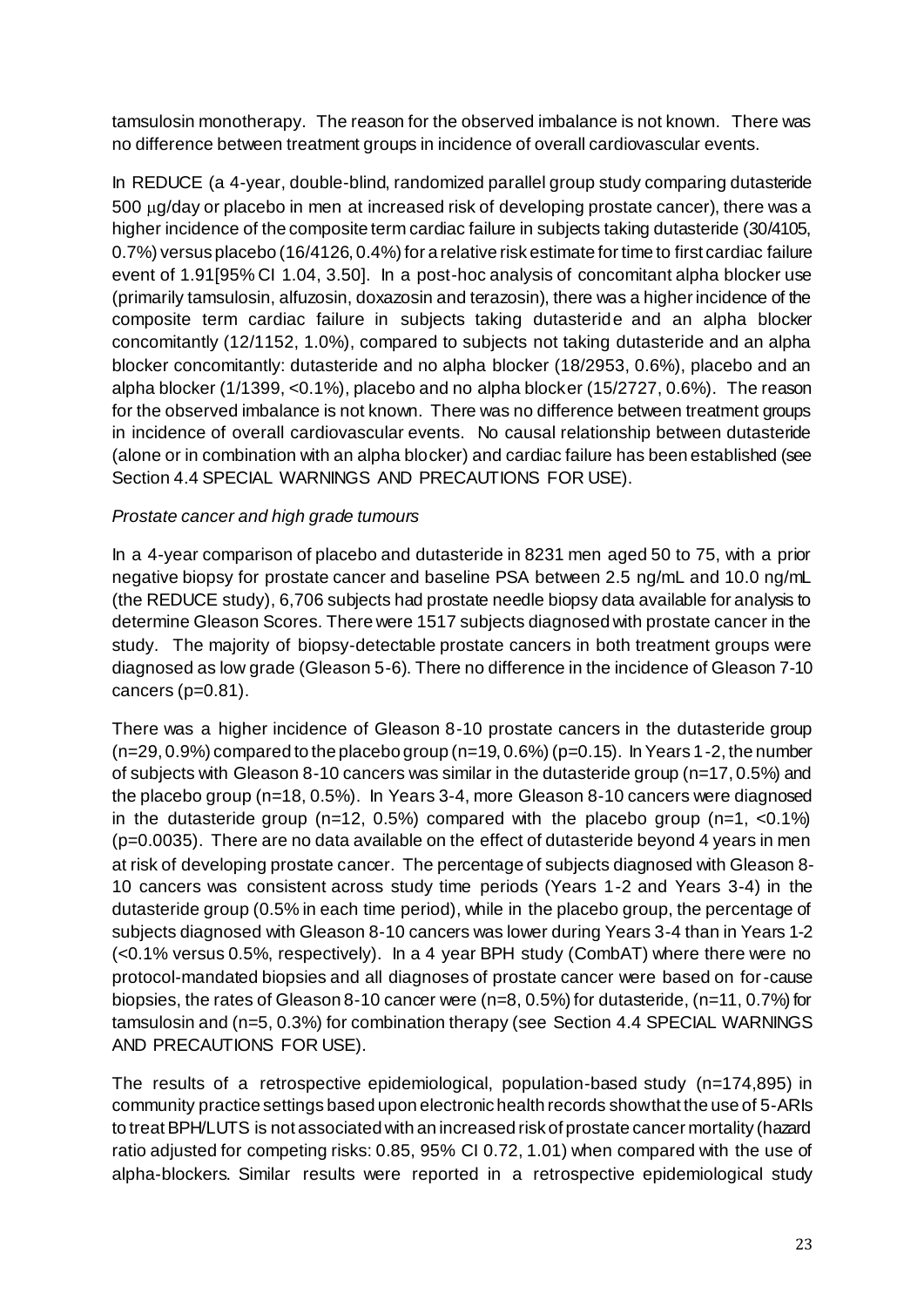(n=13,892) using electronic health records of men with prostate cancer in the UK (adjusted hazard ratio for prostate cancer mortality for 5-ARI users versus non-users: 0.86; 95% CI 0.69, 1.06). A prospective cohort study, the Health Professional's Follow-up Study (n=38,058), also found that 5-ARI use was not associated with fatal prostate cancer (adjusted HR: 0.99; 95% CI 0.58, 1.69). The relationship between dutasteride use and prostate cancer mortality is unclear.

### *Effects on prostate specific antigen (PSA) and prostate cancer detection*

In the REDUCE study, a 4-year comparison of placebo and dutasteride in 8231 men aged 50 to 75, patients with a prior negative biopsy for prostate cancer and baseline PSA between 2.5 ng/mL and 10.0 ng/mL, dutasteride treatment caused a decrease in mean serum PSA by approximately 50% after six months of treatment with a large variability (standard deviation of 30%) among patients. The PSA suppression observed at six months was similar in men who did or who did not develop biopsy-detectable prostate cancer during the study (see Section 4.4 SPECIAL WARNINGS AND PRECAUTIONS FOR USE).

### *Breast neoplasia*

In dutasteride BPH monotherapy clinical trials, providing 3374 patient years of exposure to dutasteride, there were 2 cases of male breast cancer reported in dutasteride-treated patients, one after 10 weeks and one after 11 months of treatment, and 1 case in a patient who received placebo. In subsequent clinical trials in BPH and 8231 men aged 50 to 75, with a prior negative biopsy for prostate cancer and baseline PSA between 2.5 ng/mL and 10.0 ng/mL providing 17489 patient years exposure to dutasteride and 5027 patient years exposure to dutasteride and tamsulosin combination, there were no reported breast cancer cases in any of the treatment groups.

Two case control, epidemiological studies, one conducted in a US (n=339 breast cancer cases and n=6,780 controls) and the other in a UK (n=338 breast cancer cases and n=3,930 controls) healthcare database, showed no increase in the risk of developing male breast cancer with the use of 5 ARIs (see SPECIAL WARNINGS AND PRECAUTIONS FOR USE). Results from the first study did not identify a positive association for male breast cancer (relative risk for  $\geq 1$ ) year of use before breast cancer diagnosis compared with < 1 year of use: 0.70: 95% CI 0.34, 1.45). In the second study, the estimated odds ratio for breast cancer associated with the use of 5-ARIs compared with non-use was 1.08: 95% CI 0.62, 1.87).

The relationship between long-term use of dutasteride and male breast cancer has not been established.

### **5.2 PHARMACOKINETIC PROPERTIES**

Bioequivalence was demonstrated between DOUBLUTS and concomitant dosing with separate dutasteride and tamsulosin capsules. (The formulation of tamsulosin used in these studies is not bioequivalent to the tamsulosin HCl product currently available in Australia. However, the clinical efficacy of the two different tamsulosin formulations has been shown to be similar.)

The tamsulosin HCl component of DOUBLUTS consists of a multi-unit pelletised preparation which has modified release properties. The individual pellets consist of a drug core and an outer coating layer which reduces the rate of dissolution of the drug.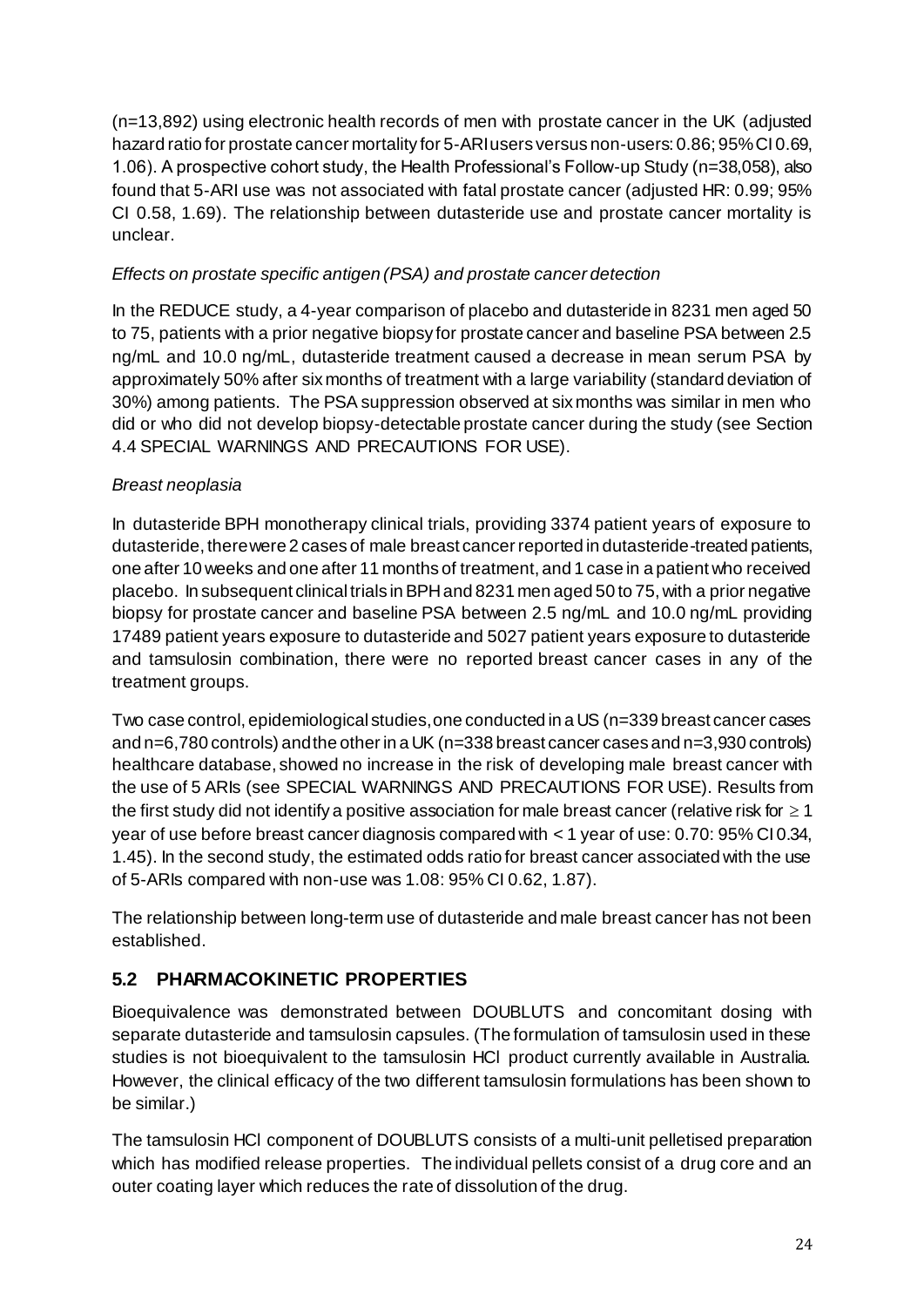The single dose bioequivalence study was performed in both the fasted and fed states. A 30% reduction in Cmax was observed for the tamsulosin component of dutasteride-tamsulosin in the fed state compared to the fasted state. Food had no effect on AUC of tamsulosin.

### **Absorption**

### *Dutasteride*

Dutasteride is administered orally in solution as a soft gelatin capsule. Following administration of a single 500 microgram dose, peak serum concentrations of dutasteride occur within 1 to 3 hours. Absolute bioavailability in man is approximately 60% relative to a 2 hour intravenous infusion. The bioavailability of dutasteride is not affected by food.

### *Tamsulosin*

Tamsulosin hydrochloride is absorbed from the intestine and is almost completely bioavailable. Tamsulosin hydrochloride exhibits linear kinetics, following single and multiple dosing, with achievement of steady state concentrations by the fifth day of once-a-day dosing. The rate of absorption of tamsulosin hydrochloride is reduced by a recent meal. Uniformity of absorption can be promoted by the patient always taking tamsulosin hydrochloride approximately 30 minutes after the same meal each day.

As noted above, there are differences in the pharmacokinetics of DOUBLUTS and the current Australian tamsulosin formulation. The following table has been taken from published literature:

|                         | Tamsulosin MR 400<br>micrograms*<br>$(n=12)$<br>Mean (range) | Tamsulosin OCAS 400<br>micrograms**<br>$(n=12)$<br>Mean (range) |
|-------------------------|--------------------------------------------------------------|-----------------------------------------------------------------|
| $AUC0-int$ (ng.hr/mL)   | $277.0(105-559)$                                             | $201.6(95 - 470)$                                               |
| $t_{max}(h)$            | $6.67(5.0 - 9.0)$                                            | $8.51(3.0 - 24.0)$                                              |
| $C_{\text{max}}(ng/mL)$ | $13.74(6.3 - 26.5)$                                          | $5.88(3.5 - 12.2)$                                              |

\*This formulation has been show n to be bioequivalent to the tamsulosin in DOUBLUTS (fed state results)

\*\* Similar to the Tamsulosin formulation currently available in Australia. There are no data w hich directly compare the bioavailability of the tamsulosin component of DOUBLUTS w ith the tamsulosin monotherapy formulation currently available in Australia.

\*\*\* This table is comparing pharmacokinetic parameters only and no efficacy differences may be inferred from this table.

### **Distribution**

### *Dutasteride*

Pharmacokinetic data following single and repeat oral doses show that dutasteride has a large volume of distribution (300 to 500 L). Dutasteride is highly bound to plasma proteins (greater than 99.5%).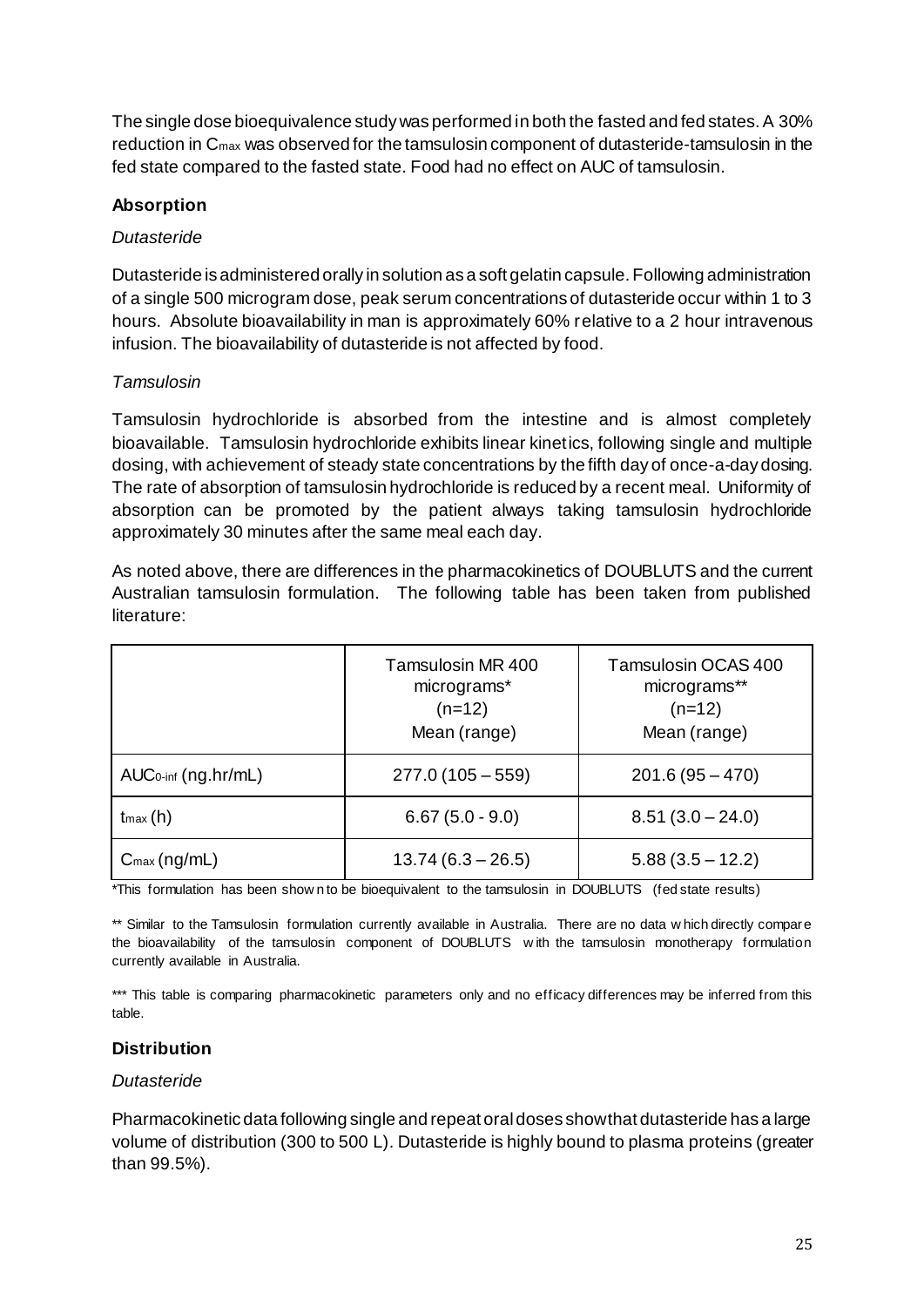Following daily dosing, dutasteride serum concentrations achieve 65% of steady state concentration after one month and approximately 90% after three months. Steady state serum concentrations (Css) of approximately 40 ng/mL are achieved after six months of dosing 500 micrograms once a day. Similarly to serum, dutasteride concentrations in semen achieved steady state at six months. After 52 weeks of therapy, semen dutasteride concentrations averaged 3.4 ng/mL (range 0.4 to 14 ng/mL). Dutasteride partitioning from serum into semen averaged 11.5%.

### *Tamsulosin*

The mean steady-state apparent volume of distribution of tamsulosin hydrochloride after intravenous administration to ten healthy male adults was 16 L, which is suggestive of distribution into extracellular fluids in the body.

Tamsulosin hydrochloride is extensively bound to human plasma proteins (94% to 99%), primarily alpha-1 acid glycoprotein (AAG), with linear binding over a wide concentration range (20 to 600 ng/mL).

#### **Metabolism**

#### *Dutasteride*

Dutasteride is extensively metabolised in humans. While not all metabolic pathways have been identified, *in vitro* studies show that dutasteride is metabolised by the CYP3A4 isoenzyme to 2 minor mono-hydroxylated metabolites. Dutasteride is not metabolised *in vitro* by human cytochrome P450 isoenzymes CYP1A2, CY2A6, CYP2E1, CYP2C8, CYP2C9, CYP2C19, CYP2B6 and CYP2D6.

In human serum, following dosing to steady state, unchanged dutasteride, 3 major metabolites (4'-hydroxydutasteride, 1,2-dihydrodutasteride and 6-hydroxydutasteride), and 2 minor metabolites (6,4'-dihydroxydutasteride and 15-hydroxydutasteride), have been detected. *In vitro*, 4'-hydroxydutasteride and 1,2-dihydrodutasteride metabolites are much less potent than dutasteride against both isoforms of human  $5\alpha$ -reductase. The activity of 6 $\beta$ hydroxydutasteride is comparable to that of dutasteride.

#### *Tamsulosin*

There is no enantiomeric bioconversion from tamsulosin hydrochloride [R(-) isomer] to the S(+) isomer in humans. Tamsulosin hydrochloride is extensively metabolised by cytochrome P450 enzymes in the liver and less than 10% of the dose is excreted in urine unchanged. However, the pharmacokinetic profile of the metabolites in humans has not been established. In vitro results indicate that CYP3A4 and CYP2D6 are involved in metabolism of tamsulosin as well as some minor participation of other CYP isoenzymes. Inhibition of hepatic drug metabolizing enzymes may lead to increased exposure to tamsulosin (see Section 4.4 SPECIAL WARNINGS AND PRECAUTIONS FOR USE). The metabolites of tamsulosin hydrochloride undergo extensive conjugation to glucuronide or sulfate prior to renal excretion.

### **Excretion**

*Dutasteride*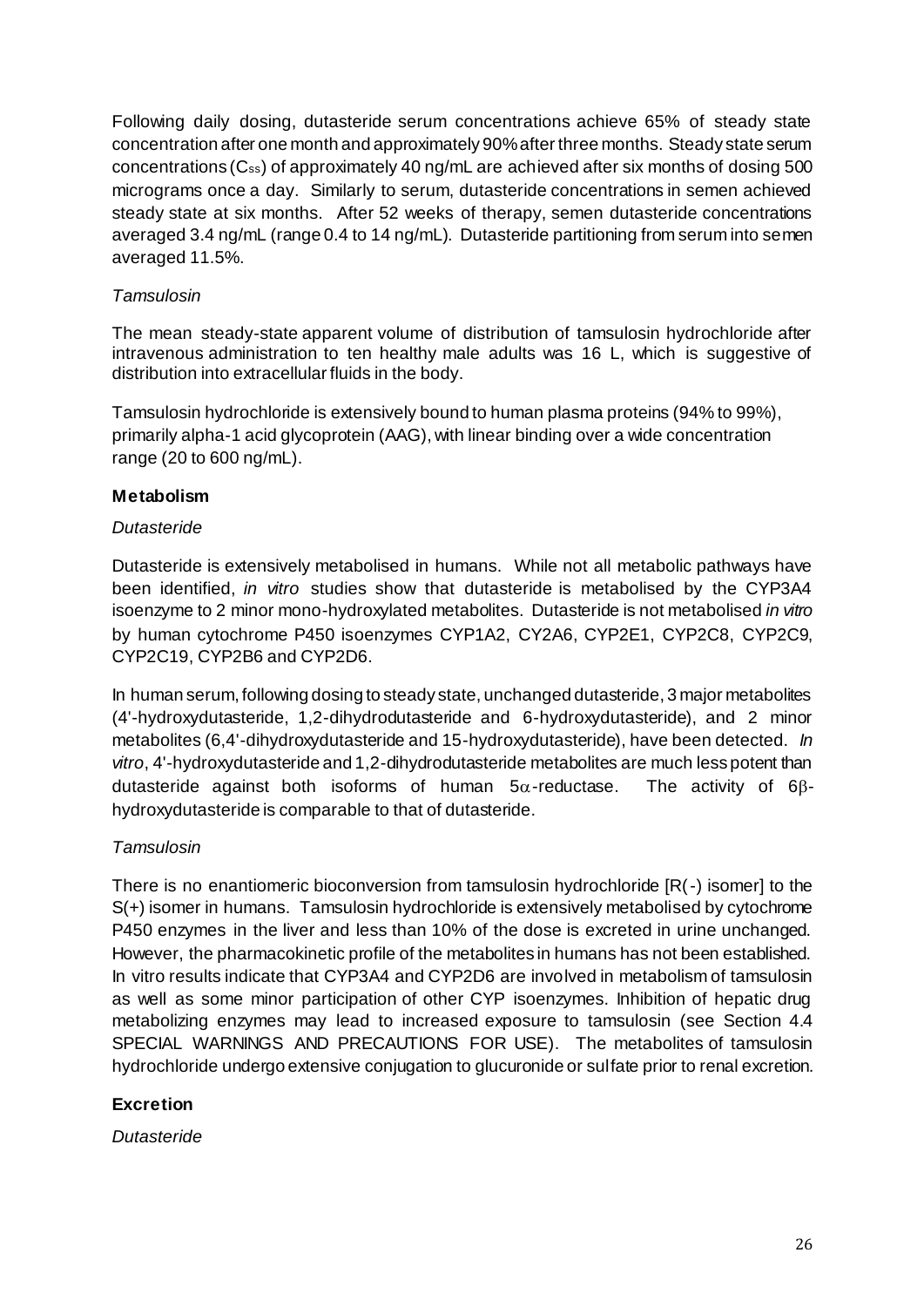Dutasteride is extensively metabolised. Following oral dosing of dutasteride 500 micrograms/day to steady state in humans, 1.0% to 15.4% (mean of 5.4%) of the administered dose is excreted as dutasteride in the faeces. The remainder is excreted in the faeces as 4 major metabolites comprising 39%, 21%, 7%, and 7% each of drug-related material and 6 minor metabolites (less than 5% each). Only trace amounts of unchanged dutasteride (less than 0.1% of the dose) are detected in human urine.

At low serum concentrations (less than 3 ng/mL), dutasteride is cleared rapidly by both the concentration-dependent and concentration-independent elimination pathways. Single doses of 5 mg or less showed evidence of rapid clearance and a short half-life of 3 to 9 days.

At serum concentrations greater than 3 ng/mL, dutasteride is cleared slowly (0.35 to 0.58 L/h) primarily by linear, non-saturable elimination with terminal half-life of 3 to 5 weeks. At therapeutic concentrations, the terminal half-life of dutasteride is 3 to 5 weeks, and following repeat dosing of 500 micrograms/day, the slower clearance dominates and the total clearance is linear and concentration-independent. Serum concentrations remain detectable (greater than 0.1 ng/mL) for up to 4 to 6 months after discontinuation of treatment.

### *Tamsulosin*

Tamsulosin half-life is 5 to 7 hours following intravenous administration. Following the administration of DOUBLUTS, the tamsulosin half-life was reported to be 12 to 14 hours. Approximately 10% is excreted unchanged in urine.

### **Special Populations:**

No pharmacokinetic studies have been conducted on special patient populations for dutasteride-tamsulosin. The following statements reflect the information available on the individual components.

### Elderly

### *Dutasteride*

Dutasteride pharmacokinetics and pharmacodynamics were evaluated in 36 healthy male subjects between the ages of 24 and 87 years following administration of a single 5 mg dose of dutasteride. Exposure of dutasteride, represented by AUC and C<sub>max</sub> values, was not statistically different when comparing age groups. Half-life was not statistically different when comparing the 50 to 69 year old group to the greater than 70 years old group, which encompasses the age of most men with BPH. No differences in drug effect as measured by DHT reduction were observed between age groups. Results indicated that no dutasteride dose-adjustment based on age is necessary.

### *Tamsulosin*

Cross-study comparison of tamsulosin hydrochloride overall exposure (AUC) and half-life indicate that the pharmacokinetic disposition of tamsulosin hydrochloride may be slightly prolonged in elderly males compared to young, healthy male volunteers. Intrinsic clearance is independent of tamsulosin hydrochloride binding to AAG, but diminishes with age, resulting in a 40% overall higher exposure (AUC) in subjects of age 55 to 75 years compared to subjects of age 20 to 32 years.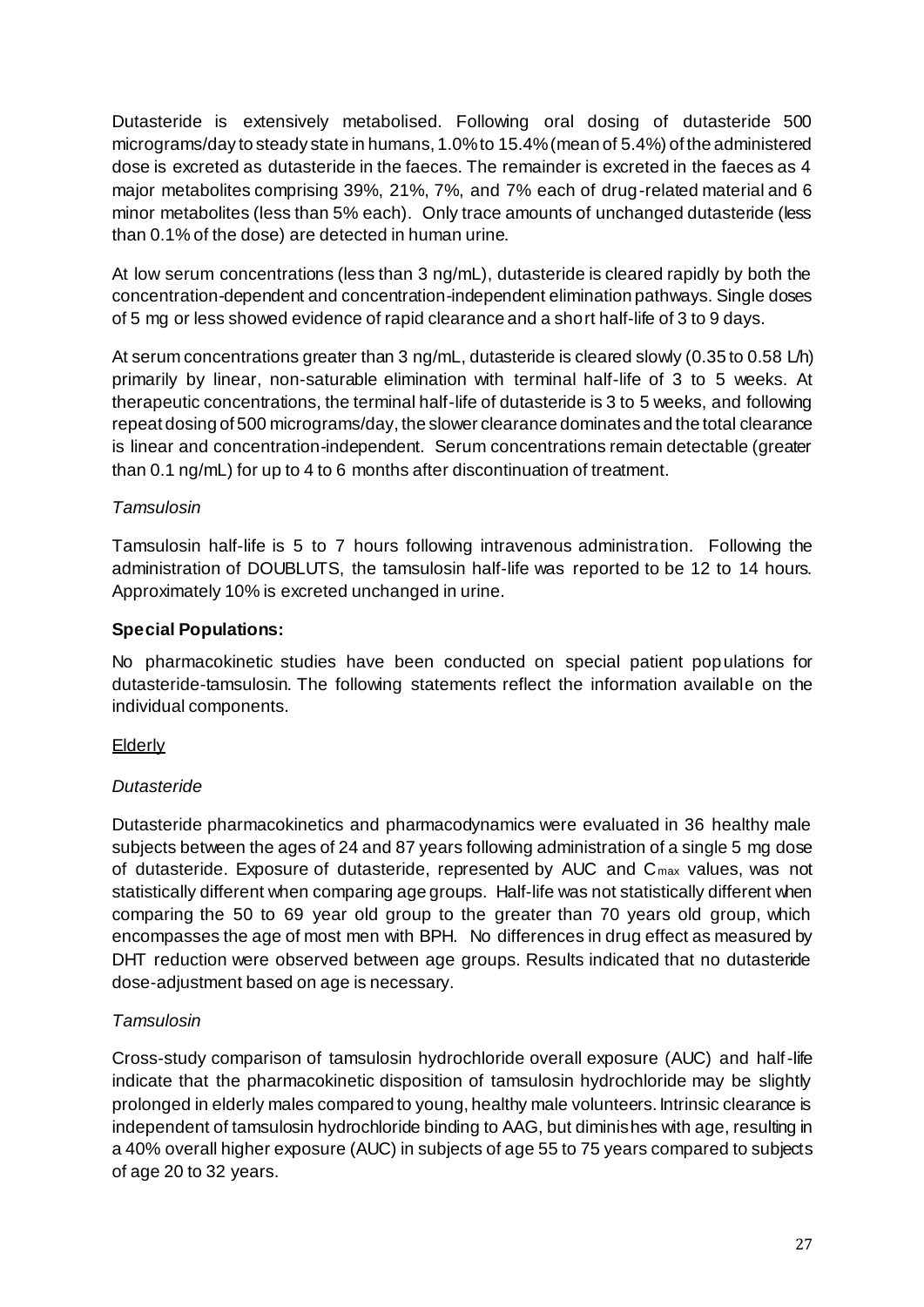### Renal Impairment

#### *Dutasteride*

The effect of renal impairment on dutasteride pharmacokinetics has not been studied. However, less than 0.1% of a steady-state 500 microgram dose of dutasteride is recovered in human urine, so no adjustment in dosage is anticipated for patients with renal impairment.

### *Tamsulosin*

The pharmacokinetics of tamsulosin hydrochloride have been compared in 6 subjects with mild-moderate (30  $\leq$  CL<sub>cr</sub>  $\lt$  70 mL/min/1.73m<sup>2</sup>) or moderate-severe (10  $\leq$  CL<sub>cr</sub>  $\lt$  30 mL/min/1.73m<sup>2</sup>) renal impairment and 6 normal subjects (CL<sub>cr</sub> > 90 mL/min/1.73m<sup>2</sup>). While a change in the overall plasma concentration of tamsulosin hydrochloride was observed as the result of altered binding to AAG, the unbound (active) concentration of tamsulosin hydrochloride, as well as the intrinsic clearance, remained relatively constant. Therefore, patients with renal impairment do not require an adjustment in tamsulosin hydrochloride capsules dosing. However, patients with end stage renal disease (CL<sub>cr</sub> <10 mL/min/1.73m<sup>2</sup>) have not been studied.

#### Hepatic impairment

#### *Dutasteride*

The effect of hepatic impairment on dutasteride pharmacokinetics has not been studied. Because dutasteride is extensively metabolised, exposure could be higher in hepatically impaired patients.

### *Tamsulosin*

The pharmacokinetics of tamsulosin hydrochloride have been compared in 8 subjects with moderate hepatic dysfunction (Child-Pugh's classification: Grades A and B) and 8 normal subjects. While a change in the overall plasma concentration of tamsulosin hydrochloride was observed as the result of altered binding to AAG, the unbound (active) concentration of tamsulosin hydrochloride does not change significantly with only a modest (32%) change in intrinsic clearance of unbound tamsulosin hydrochloride. Therefore, patients with moderate hepatic dysfunction do not require an adjustment in tamsulosin hydrochloride dosage. Tamsulosin hydrochloride has not been studied in patients with severe hepatic dysfunction.

#### Children

DOUBLUTS is contraindicated for use in children.

### **5.3 PRECLINICAL SAFETY DATA**

#### **Genotoxicity**

Dutasteride and tamsulosin hydrochloride showed no evidence of genotoxicity in a wide range of *in vitro* and *in vivo* tests.

### **Carcinogenicity**

*Dutasteride*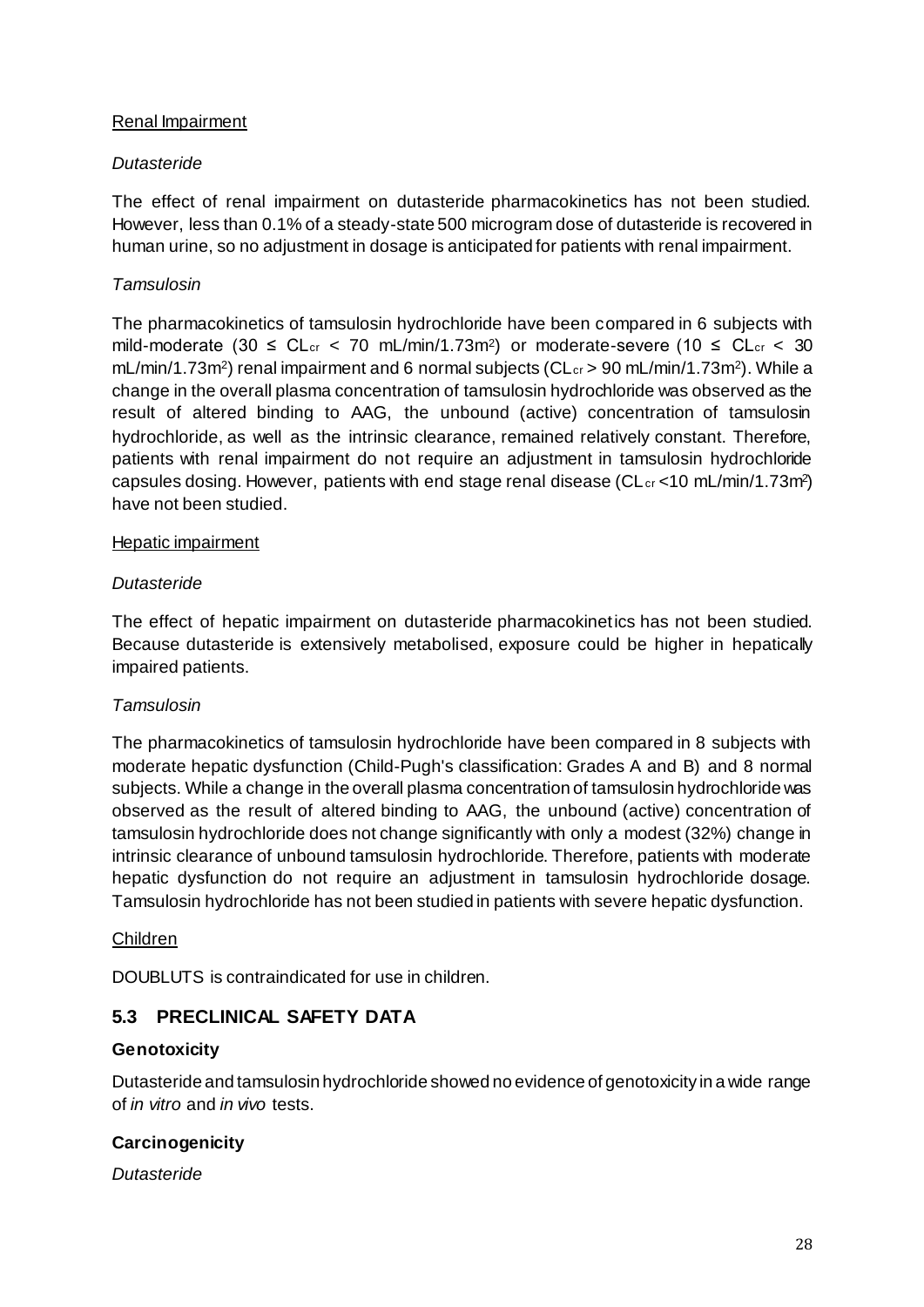In a carcinogenicity study in rats, dutasteride produced an increase in benign interstitial cell tumours in the testis at the high dose (158-fold clinical exposure). However, the endocrine mechanisms believed to be involved in the production of interstitial cell hyperplasia and adenomas in the rat are not relevant to humans. There were no clinically relevant effects on tumour profile in a carcinogenicity study in mice.

### *Tamsulosin*

Oral (dietary) administration of tamsulosin for up to 2 years in rats and mice was associated with an increased incidence of pituitary adenoma, mammary gland hyperplasia, mammary gland fibroadenoma and (in mice only) mammary gland adenocarcinoma. These effects occurred at plasma tamsulosin concentrations (AUC) up to 10 times lower than those expected in men undergoing treatment with tamsulosin, but they were observed only in female animals and are probably due to the hyperprolactinaemic effect of tamsulosin. It is not known if tamsulosin elevates prolactin during prolonged administration in humans. The relevance for human risk of the findings of prolactin-mediated endocrine tumours in female rodents is unknown.

## **6 PHARMACEUTICAL PARTICULARS**

### **6.1 LIST OF EXCIPIENTS**

DOUBLUTS capsules also contain the inactive ingredients butylated hydroxytoluene, carnauba wax, carrageenan, microcrystalline cellulose, gelatin, glycerol, glyceryl caprylate/caprate, hypromellose, iron oxide red, iron oxide yellow, lecithin, medium chain triglycerides, ethyl acrylate copolymer (1:1) methacrylic acid, potassium chloride, maize starch, sunset yellow FCF, purified talc, titanium dioxide, triethyl citrate, purified water, TekPrint SW-9008 Black Ink and TekPrint SW-9010 Black Ink.

### **6.2 INCOMPATIBILITIES**

Incompatibilities were either not assessed or not identified as part of the registration of this medicine.

### **6.3 SHELF LIFE**

In Australia, information on the shelf life can be found on the public summary of the Australian Register of Therapeutic Goods (ARTG). The expiry date can be found on the packaging.

### **6.4 SPECIAL PRECAUTIONS FOR STORAGE**

Store below 25 °C.

### **6.5 NATURE AND CONTENTS OF CONTAINER**

DOUBLUTS capsules are packed into the following container closure systems:

Opaque, white high density polyethylene (HDPE) bottles with polypropylene child-resistant closures with induction-seal liners:

7 capsules in 40 mL bottle (Sample pack)

30 capsules in 100 mL bottle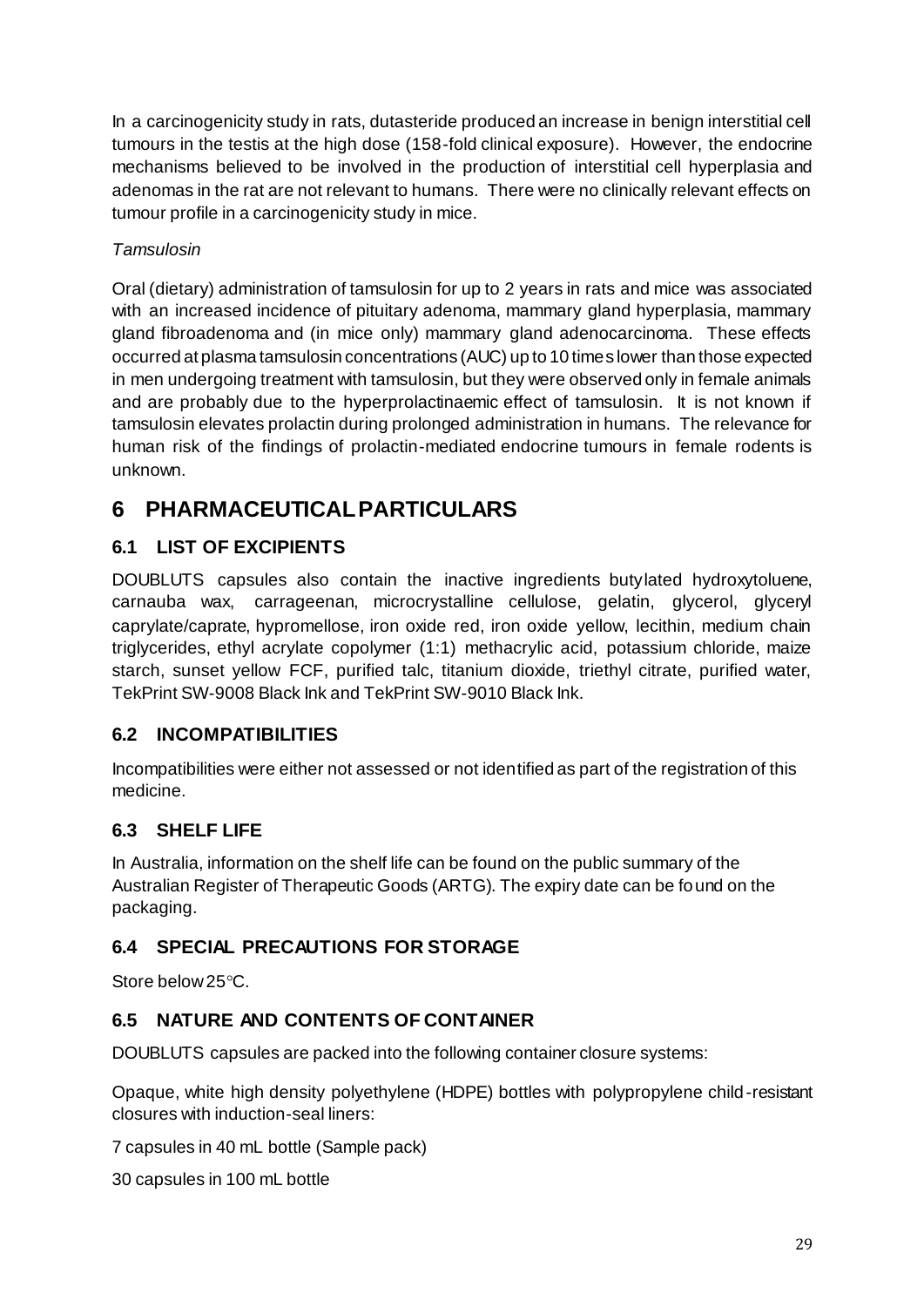90 capsules in 200 mL bottle

Not all pack sizes may be distributed in Australia.

### **6.6 SPECIAL PRECAUTIONS FOR DISPOSAL**

In Australia, any unused medicine or waste material should be disposed of by taking to your local pharmacy.

### **6.7 PHYSICOCHEMICAL PROPERTIES**

#### **Chemical structure**

Dutasteride: Tamsulosin hydrochloride:



#### Dutasteride:

Chemical Name:

| 4-Azaandrost-1-ene-17-carboxamide,  | $N-(2,5-$ |
|-------------------------------------|-----------|
| Bis(trifluoromethyl)phenyl)-3-oxo-, | (5alpha,  |
| 17beta)-                            |           |

Molecular Formula: C27H30F6N2O2

Tamsulosin hydrochloride:

Chemical Name (-)-(R)-5-[2-[[2-(2-

Ethoxyphenoxy)ethyl]amino]propyl]-2 methoxybenzenesulfonamide, monohydrochloride

Molecular Formula: C20H28N2O5S · HCl

#### **CAS number**

Dutasteride:

CAS Number: 164656-23-9